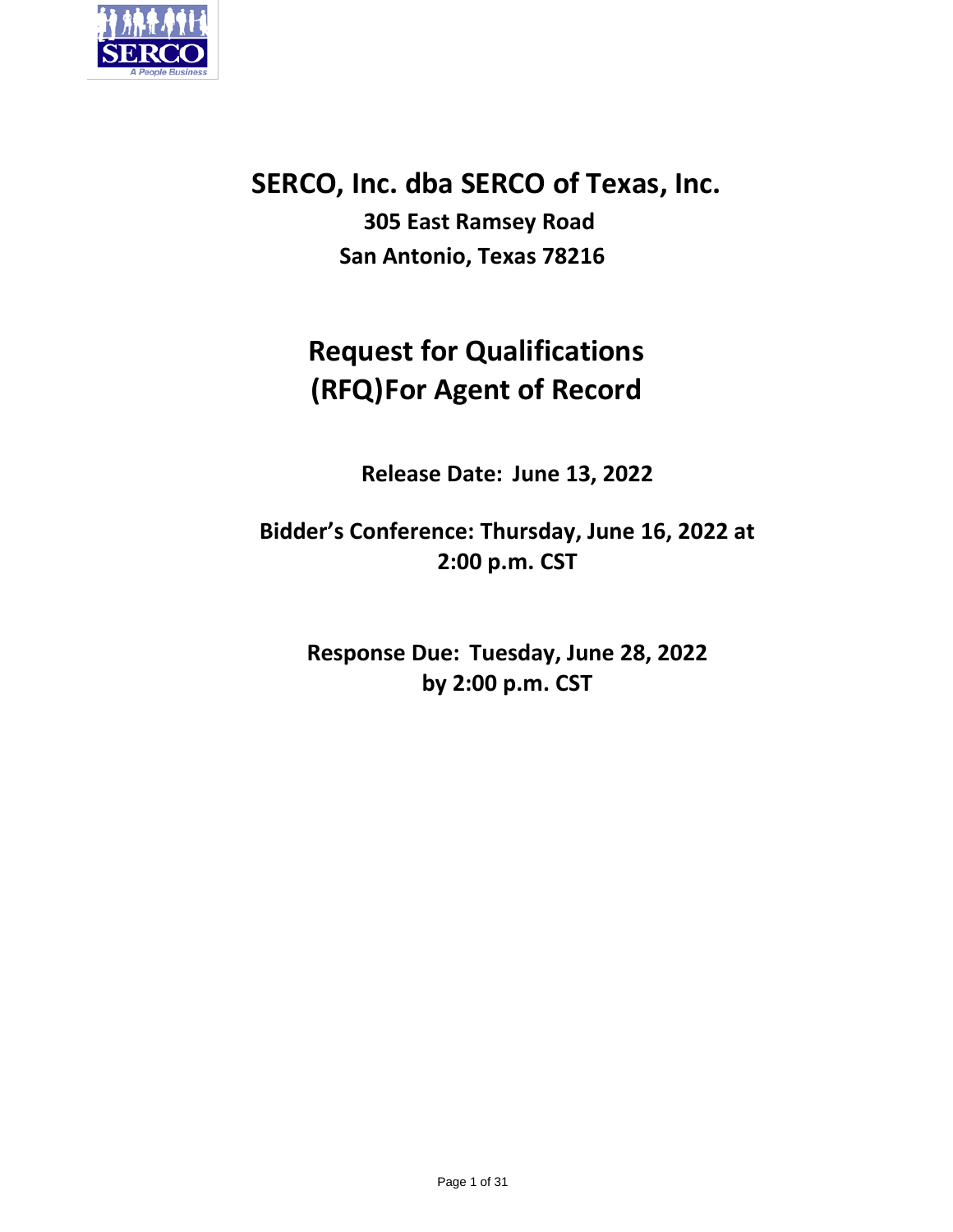

# **RFQ links:**

# **TABLE OF CONTENTS**

| PART 1.0 - GENERAL INFORMATION                                                     | $\overline{\mathbf{3}}$ |
|------------------------------------------------------------------------------------|-------------------------|
|                                                                                    |                         |
|                                                                                    |                         |
|                                                                                    |                         |
|                                                                                    |                         |
|                                                                                    |                         |
|                                                                                    |                         |
|                                                                                    |                         |
| <b>PART 2.0 - CONTRACT INFORMATION</b>                                             | 5                       |
|                                                                                    |                         |
|                                                                                    |                         |
|                                                                                    |                         |
|                                                                                    |                         |
| PART 3.0 - GOVERNING PROVISIONS AND LIMITATIONS                                    | 6                       |
|                                                                                    |                         |
| PART 4.0 - SUBMISSION INFORMATION                                                  | $\overline{7}$          |
|                                                                                    |                         |
|                                                                                    |                         |
|                                                                                    |                         |
|                                                                                    |                         |
|                                                                                    |                         |
| <b>PART 5.0 - RESPONSE REQUIREMENTS</b>                                            | 9                       |
|                                                                                    |                         |
|                                                                                    |                         |
|                                                                                    |                         |
|                                                                                    |                         |
|                                                                                    |                         |
|                                                                                    |                         |
| PART 6.0 - RESPONSE REVIEW AND SELECTION PROCESS                                   | 13                      |
|                                                                                    |                         |
|                                                                                    |                         |
|                                                                                    |                         |
|                                                                                    |                         |
|                                                                                    |                         |
|                                                                                    |                         |
| PART 7.0 - FORMS                                                                   | 18                      |
| <b>Attachment A - Cover Sheet</b>                                                  |                         |
| Attachment B - Response Narrative                                                  |                         |
| Attachment C - Certification of Legal and Signatory Authority                      |                         |
| Attachment D - Certification Regarding Lobbying, Debarment and Drug-Free Workplace |                         |
| Attachment E - Certification of Non-Discrimination & Equal Opportunity             |                         |
| Attachment F - Certification Regarding Texas Corporate Franchise Tax               |                         |
| Attachment G - Certification Regarding State Assessment Certification              |                         |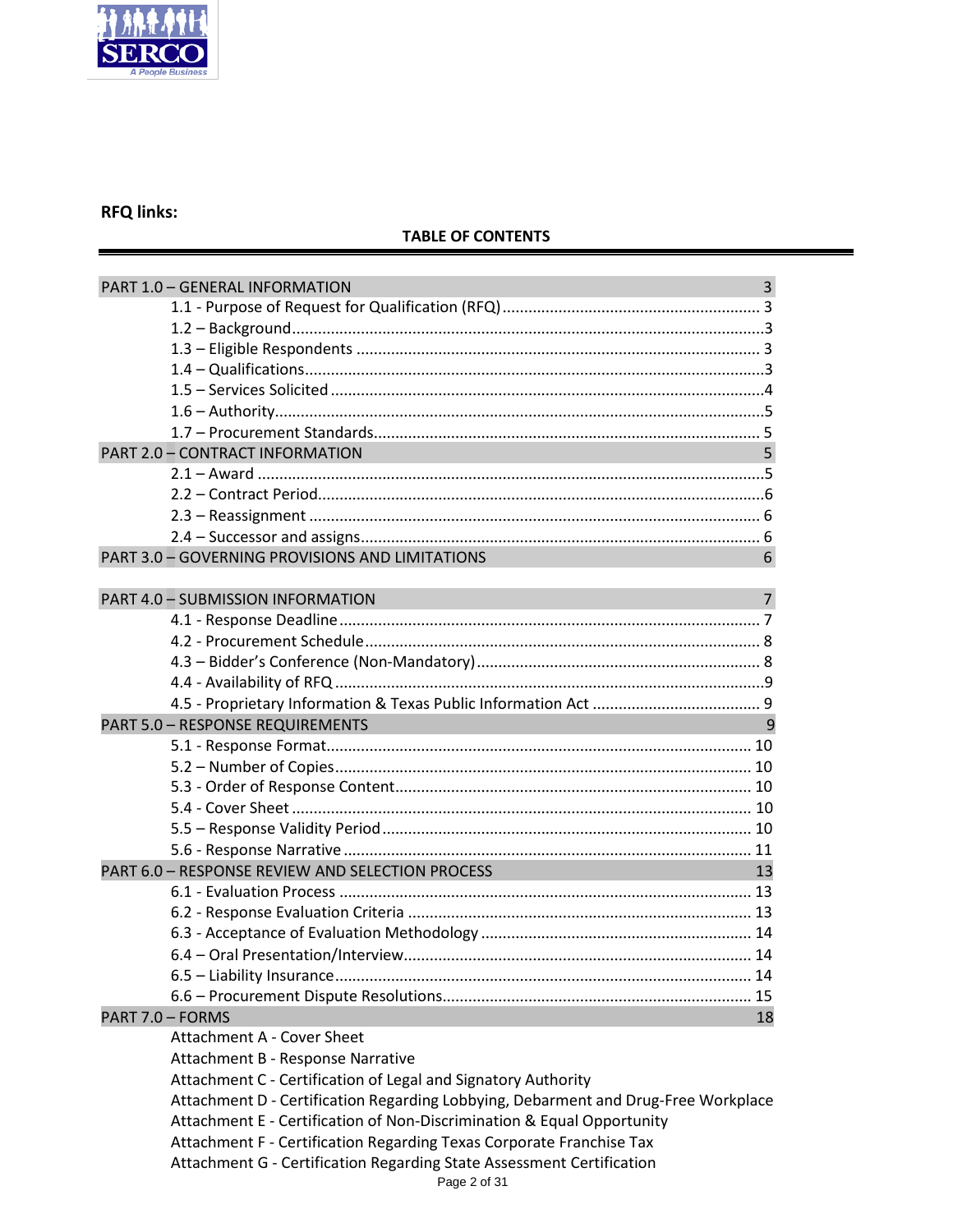

Attachment H ‐ Certification Undocumented Worker Certification Attachment I ‐ Certification Regarding Conflict of Interest Attachment J ‐ Certification of Proposer Attachment K ‐ Resumes and Certification of Historically Under‐utilized Business, if applicable Attachment L – References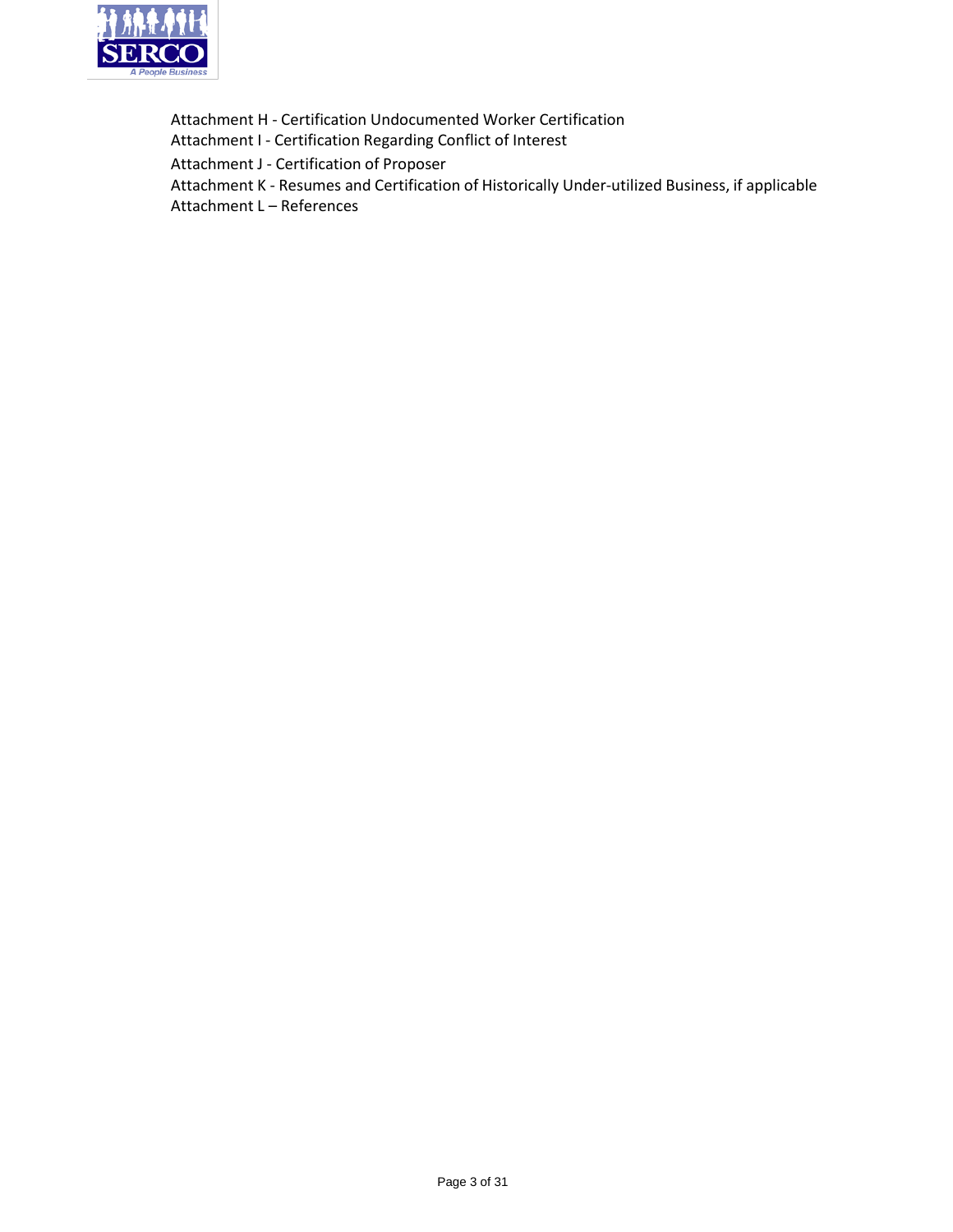

#### **PART 1.0 – GENERAL INFORMATION**

#### **1.1 PURPOSE OF REQUEST FOR QUALIFICATIONS (RFQ)**

The SERCO Inc. (SERCO) is soliciting responses from qualified individuals and firms that that are licensed to provide agent of record services for fringe benefits related to employees' insurance and benefits in the State of Texas (excluding 401K). SERCO needs are described herein, as in accordance with the terms, conditions, and specifications contained in this RFQ.

#### **1.2 BACKGROUND**

#### **A. SERCO, Inc.**

SERCO, Inc. is incorporated asa private, for-profit organization in the State of Texas and maintains a federal ID number. SERCO serves as the governing board for the regional workforce system, a network of service providers and contractors that brings people and jobs together. Our business reflects the diverseconstituencies of the regional community business, economic development, education, labor, community organizations, and government.

#### **1.3 ELIGIBLE RESPONDENTS**

Individuals or firms possessing the capacity and demonstrated ability to perform successfully under the terms and conditions of a contract with SERCO may respond to this RFQ.

Entities that are presently debarred, suspended, proposed for debarment, declared ineligible or voluntarily excluded from participation in this transaction by any federal department or agency are not eligible to respond to this RFQ or receive a contract.

# **1.4 QUALIFICATIONS**

A prospective respondent, by submitting a response, represents that it meets the following requirements:

- Have a minimum of five (5) years of demonstrated actual work experience in providing requested services in working with similar entities (related to size of group);
- Is able to comply with the required or proposed solicitation;
- Have a satisfactory record of integrity and ethics; and
- Be otherwise qualified and eligible to receive an award.
- Be in good standing with the applicable national or state professional associations and licensure/certification agencies/boards.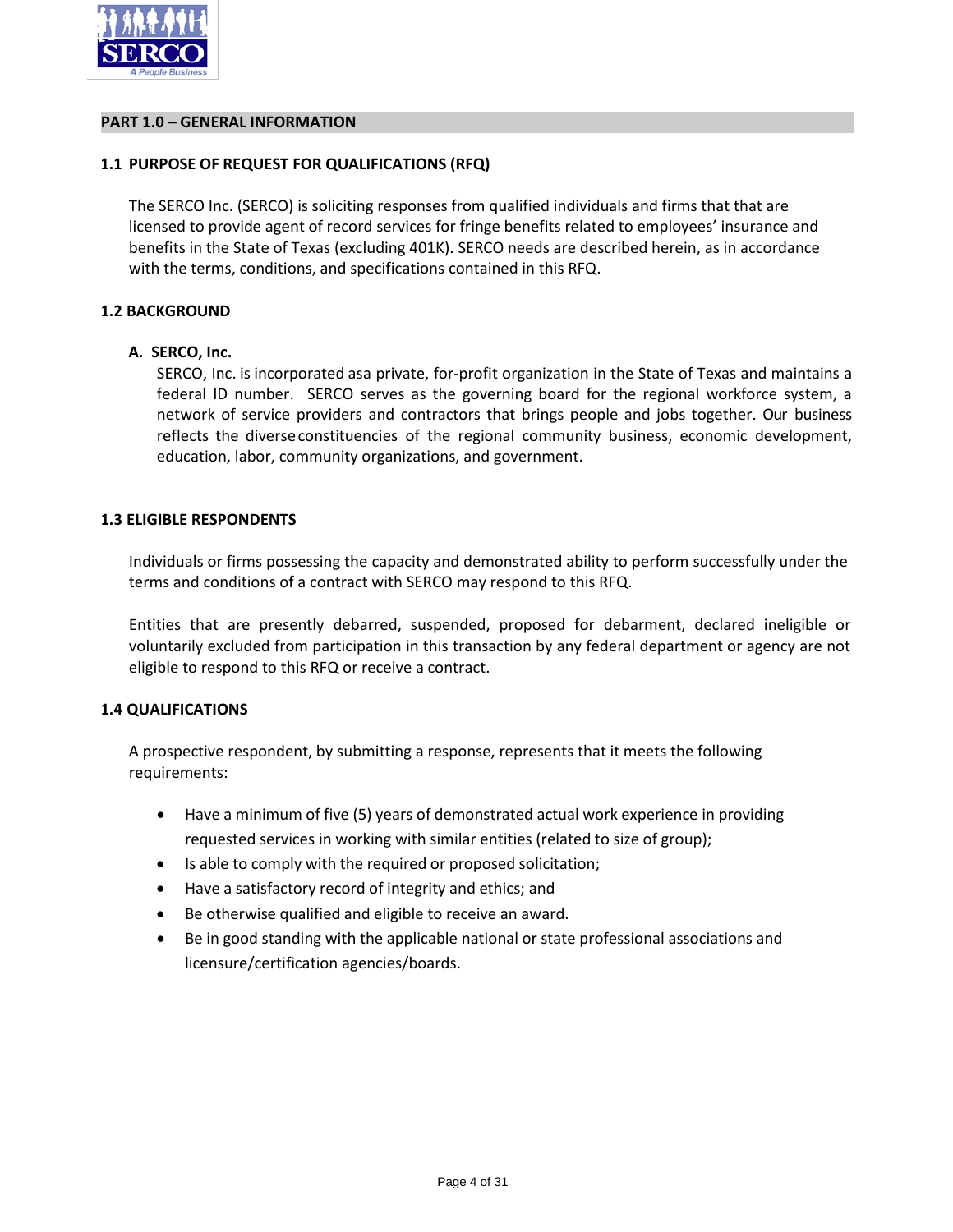

# **1.5 SERVICES SOLICITED**

SERCO staff include approximately sixty to seventy employees. A range of insurance and other benefits are provided. All of our health insurance plans are fully insured. The following benefits are currently provided:

- Health insurance
- Wellness plan with health insurance provider
- Dental insurance
- Vision
- Life insurance
- ADD
- Short/Long‐term disability
- Supplemental plans:
	- o Accidents
	- o Cancer Care
	- o Hospital Confinement "Hospitalazation"
	- o Specific event
	- o Term Life
	- o Whole Life

The selected proposer shall assist with the strategic plan, design, and negotiations of the most cost‐ effective programs as well asthe implementation and ongoing servicing of those plans. Furthermore, the proposer must provide a superior level of service and must be able to develop benefits that are comparable to those currently available.

This Request for Qualifications is to obtain an Agent of Record services for fringe benefits related to SERCO's employees. Depending on the responses received, SERCO has the right to contract with one or more firm(s) or individual(s) to provide the services requested for the different plans, i.e., health insurance and other related employee benefits. Respondents have the option of providing the services requested related to a combination of the plan benefits or for all of the above-listed benefits.

SERCO is seeking to have an agreement with a firm(s) or individual(s) that will perform an extensive review of our current plan and make recommendations on the health insurance and employee benefits. The firm(s) or individual(s) will test the market by preparing competitive quotes. The Agent of Record must provide a full range of services. Specific responsibilities include but are not limited to:

- **Plan renewal for July 1, 2022 & July 1, 2023 plan design**
- Request, review, and negotiate plan proposals and rate quotes from existing insurance renewals or recommended alternative insurance carriers for renewals.
- Provide an analysis and recommendations for benefit plan designs, cost savings, and enhancements.
- Assist with implementation of changes.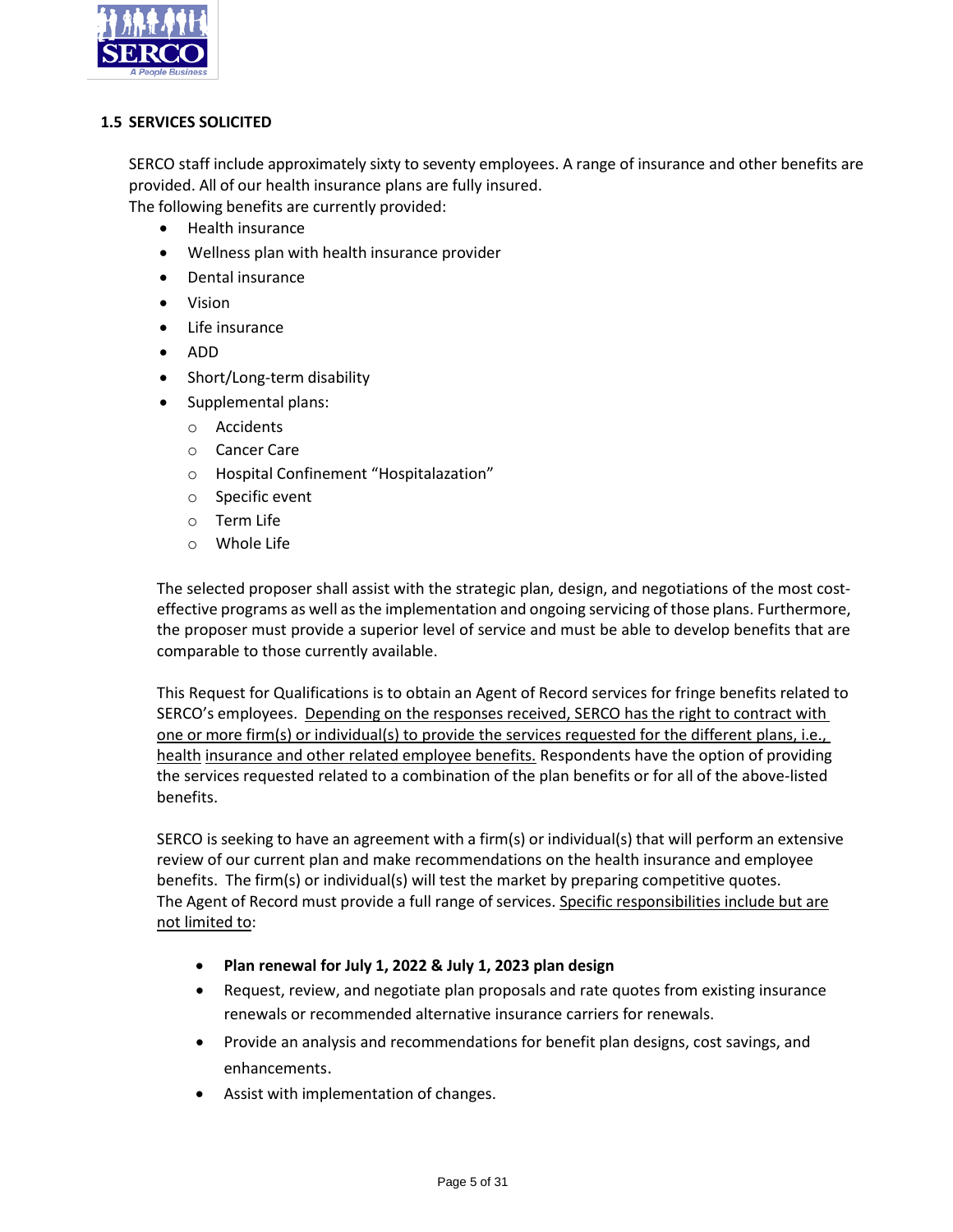

- Conduct annual enrollment.
- Prepare insurance application.
- Assist with resolution of claims.
- Conduct periodic plan review and provide plan design recommendations which will result in more effective benefits and cost saving opportunities with annual budget analysis.
- Prepare comprehensive Employee Benefit Guide and other educational material, as requested.
- Coordinate with Section 125 Cafeteria plan, HIPAA, Healthcare Reform issues.
- Assist with the Developing year-round educational materials, meetings, and other initiatives to raise employee awareness and understanding of their benefits.
- Provide and administer annual employee survey(s) to determine areas of employee concerns and/or needs for improvement with existing benefits.
- Organize at least two direct contact meetings with employees to assist them with benefit decisions.
- Identify new benefit plans on the market and provide analysis and recommendations
- Benefits statements reviewed monthly for reconciliation purposes
- Ability to facilitate online enrollments
- Post open enrollment for new hires and salary adjustments
- Collaborate and facilitate the benefits administration with SERCO's Professional Employer Organization (PEO)

# **1.6 AUTHORITY**

All contracts awarded as a result of this RFQ must fully comply with applicable federal, state and local laws, rules, regulations and policies. SERCO's policies and plans are available upon request. Respondents are expected and presumed to be knowledgeable of all applicable federal, state and local laws, rules, regulations, and policies.

# **1.7 PROCUREMENT STANDARD**

It is the policy of SERCO to conduct procurement in a manner that provides for full and open competition. An award will be made only to an individual or entity possessing the qualifications and demonstrated ability to perform successfully under the terms and conditions of a contract. The services solicited under this RFQ are procured under the Competitive Response Method outlined in Chapter 14 of the SERCO Financial Manual for Grants and Contracts (FMGC).

# **PART 2.0–CONTRACT INFORMATION**

# **2.1 AWARD**

The response most advantageous to SERCO in terms of demonstrated competence, qualifications and customer service response plan will be recommended for contract negotiations.

# **2.2 CONTRACT PERIOD**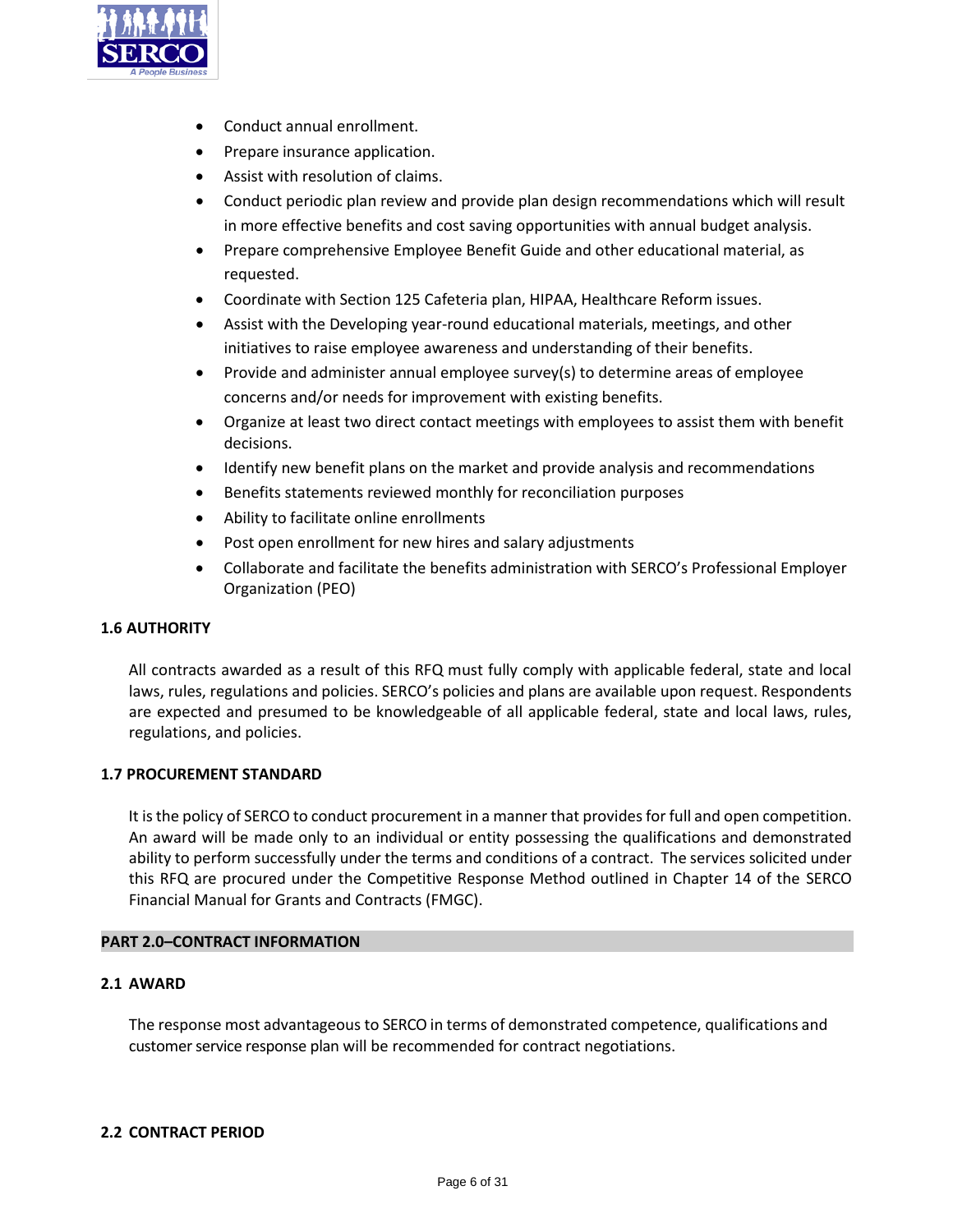

The contract period will be from the date of the award through June 30, 2023. SERCO may opt to extend the term of a contract for up to four (4) one-year periods. In no event shall the total term of a contract exceed 60 months. Any contract extension shall be at the sole discretion of SERCO and shall be based upon SERCO's evaluation of the Agent's performance and compliance under the terms and conditions of the contract. **SERCO reserves the right to terminate a contract at any time based on Agent's performance or non‐compliance, or compliance related expectations.**

# **2.3 REASSIGNMENT**

In the event a contractor fails to perform as required, SERCO reserves the right to terminate a contract early with a failing or non‐compliant company and assign a contract in whole or in part to another successfully bidder obtained through this procurement, subject to successful contract negotiations.

#### **2.4 SUCCESSORS AND ASSIGNS**

SERCO and the contractor each binds itself, its partners, successors, assigns and legal representatives to the other party to this agreement and their respective successors, assigns and legal representatives in respect to all covenants of the agreement.

#### **PART 3.0–GOVERNING PROVISIONS AND LIMITATIONS**

Failure to comply with any of the following provisions may cause a response to be disqualified and rejected from consideration.

- 1. Response, if accepted, will become the basis for the contract scope of work.
- 2. Respondents must submit a comprehensive response for all services solicited. Any response that is not comprehensive will be deemed non‐responsive.
- 3. A response to this RFQ does not commit SERCO to a purchase agreement or contract, or to pay any costs incurred in the preparation of such a response.
- 4. The only purpose of this RFQ is to ensure uniform information in the solicitation of responses for the procurement of response evaluators. This RFQ is not to be construed as a purchase agreement, contract or as a commitment of any kind; nor does it commit SERCO to pay for costs incurred prior to the execution of a formal contract unless such costs are specifically authorized in writing by SERCO.
- 5. SERCO reserves the right to accept or reject any or all responses received, to cancel or reissue this RFQ in part, or its entirety.
- 6. SERCO reserves the right to award a contract(s) for any services solicited in this RFQ in any quantity SERCO determines is in its best interests.
- 7. SERCO reserves the right to extend, shorten, increase or decrease any contract awarded as a result of this RFQ.
- 8. SERCO reserves the right to request additional information, clarification of or explanation for any aspect of a response to this RFQ.
- 9. SERCO reserves the right to waive any defect in this procurement process or to correct any error(s) and/or make changes to this solicitation it deems necessary. SERCO will provide notifications of any changes in this RFQ to all Respondents recorded in the SERCO official distribution log and receipts record as having requested or received a copy of this RFQ.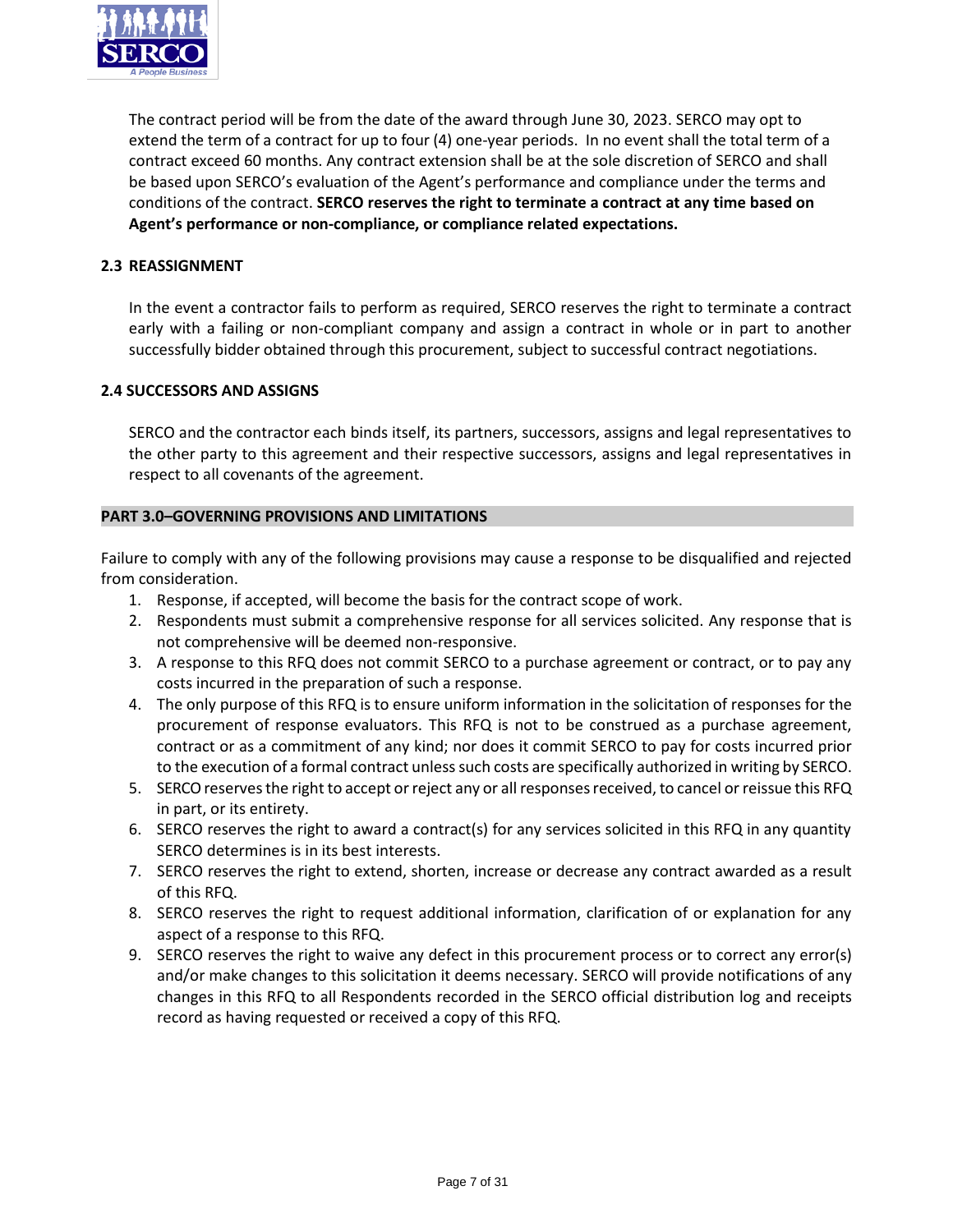

- 10. SERCO reserves the right to negotiate the Best and Final Offer terms of any and all contracts or agreements with selected Respondents and any such terms negotiated as a result of this RFQ may be renegotiated and/or amended in order to successfully meet the needs of SERCO.
- 11. SERCO reserves the right to contact any individual, agency, employer or granting agencies listed in a response, contact others who may have experience and/or knowledge of the bidder's relevant performance and/or qualifications; and to request additional information from any and all Respondents.
- 12. SERCO reserves the right to withdraw or reduce the amount of an award or to cancel any contract or agreement resulting from this RFQ if adequate funding is not received by SERCO from TWC or other funding sources or due to legislative changes.
- 13. Respondents shall not, under penalty of law, offer or provide any gratuities, favors or anything of monetary value to any officer, board member, employee, response evaluator, or agent of SERCO or elected official for purposes of having an influencing effect on this procurement.
- 14. Respondents shall not attempt in any manner to advocate for, lobby or otherwise attempt to influence any officer, board member, employee, response evaluator, or agent of SERCO or elected official for purposes of having an influencing effect on this procurement.
- 15. No officer, board member, employee, response evaluator, or agent of SERCO shall participate in the selection, award or administration of a contract supported by workforce development funds if a conflict of interest, or potential conflict, is involved.
- 16. Respondents shall not engage in any activity that will restrict or eliminate competition. Violation of this provision will cause the response to be disqualified and rejected. This does not preclude joint ventures or subcontracts.
- 17. The contents of a successful response will become a contractual obligation if selected for the award of a contract. Failure of a proposer to accept this obligation may result in cancellation of an award. No plea of error or mistake shall be available to successful proposer as a basis for release from proposed services at the stated price/cost. Any damages accruing to SERCO as a result of a successful bidder's failure to contract with SERCO may be recovered from the proposer.
- 18. A contract with a selected proposer may be withheld, at the sole discretion of SERCO, if issues of contract or questions of non‐compliance issues exist, until such issues are satisfactorily resolved. SERCO may withdraw the award of a contract if the resolution is not satisfactory to SERCO.
- 19. The solicitation and selection of responses must conform to all relevant federal, state, and local laws, regulations, rules, and policies governing the procurement of goods and services. Respondents are responsible for familiarizing themselves with such matters.

# **PART 4.0 ‐ SUBMISSION INFORMATION**

# **4.1 RESPONSE DEADLINE**

All proposals must be officially received and recorded by SERCO no later than **June 28, 2022 by 2:00 p.m. CST in order to be considered.** Official receipt of proposals submitted will be by entry on a proposal receipt log through the email time stamp. Proposals must be emailed prior to the stated deadline to Katherine Taveras, Administrative Coordinator, at [ktaveras@sercohq.com.](mailto:ktaveras@sercohq.com)

Responses received after the due date and time will not be accepted or considered under this procurement. No exceptions will be made to this requirement for any reason. The timely delivery of responses is the sole responsibility of the respondent.

Modifications or amendments to a response must comply with the requirements and response deadline. A respondent may withdraw a response at any time during the procurement process by submitting a written request to Katherine Taveras, at [ktaveras@sercohq.com.](mailto:ktaveras@sercohq.com)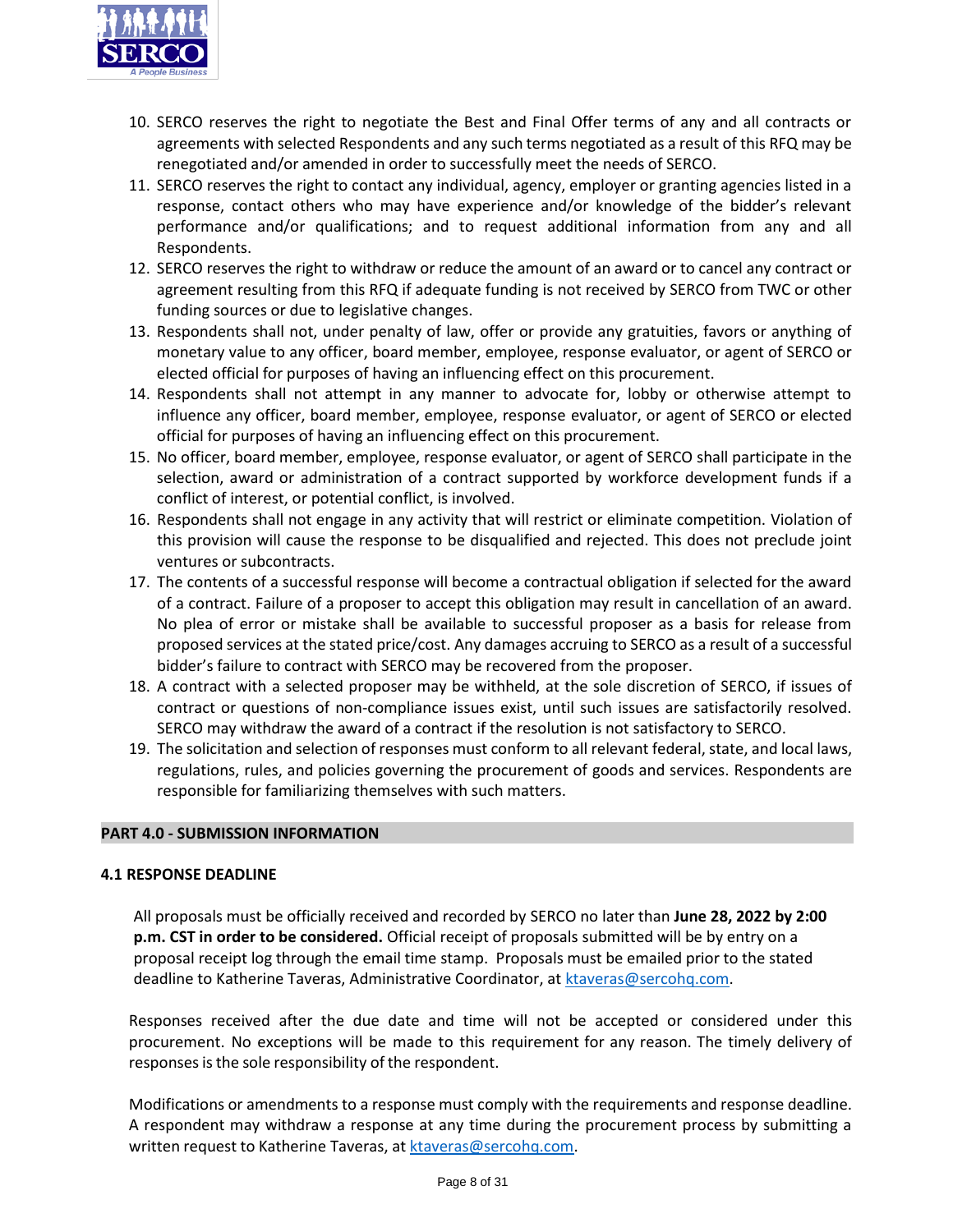

#### **4.2 PROCUREMENT SCHEDULE \***

| <b>RFQ Issue Date</b>           | June 13, 2022                                   |
|---------------------------------|-------------------------------------------------|
| <b>Bidder's Conference</b>      | June 16, 2022 @ 2 p.m. CST                      |
| <b>Deadline for Questions</b>   | June 17, 2022 @ 2:00 p.m. CST                   |
| <b>Response Deadline</b>        | June 28, 2022 by 2:00 p.m. CST                  |
| <b>Submission Email Address</b> | ktaveras@sercohg.com                            |
|                                 | Katherine Taveras<br>Administrative Coordinator |
|                                 |                                                 |
| <b>Contract Start Date</b>      | Approximately July 1, 2022                      |

# **4.3 BIDDER'S CONFERENCE (NON‐MANDATORY)**

A. SERCO will hold a Bidder's conference on June 16, 2022 at 2:00 p.m. CST., virtually via Webex Online Conference Call. **Attendance is not mandatory; however, interested parties may participate via Webex.**

# To join the meeting from your computer, tablet, or smartphone, go to:

[https://sercohq.my.webex.com/sercohq.my/j.php?MTID=md5f40e2b373aa78808383749c](https://sercohq.my.webex.com/sercohq.my/j.php?MTID=md5f40e2b373aa78808383749c24494fe) [24494fe](https://sercohq.my.webex.com/sercohq.my/j.php?MTID=md5f40e2b373aa78808383749c24494fe)

#### **Join by meeting number**

Meeting number (access code): 2558 200 6273

Meeting password: serco123

#### **Join by phone**

+1-510-338-9438 USA Toll

Access code: 2558 200 6273

**ALL QUESTIONS REQUESTING CLARIFICATION ADDRESSED AT THE BIDDER'S CONFERENCE MUST BE SUBMITTED VIA E‐MAIL TO SERCO BY 2:00 PM CST ON JUNE 17, 2022 TO [ktaveras@sercohq.com](mailto:ktaveras@sercohq.com)** answers provided, however proposers should clearly understand that the only official answer or position of SERCO would be in writing.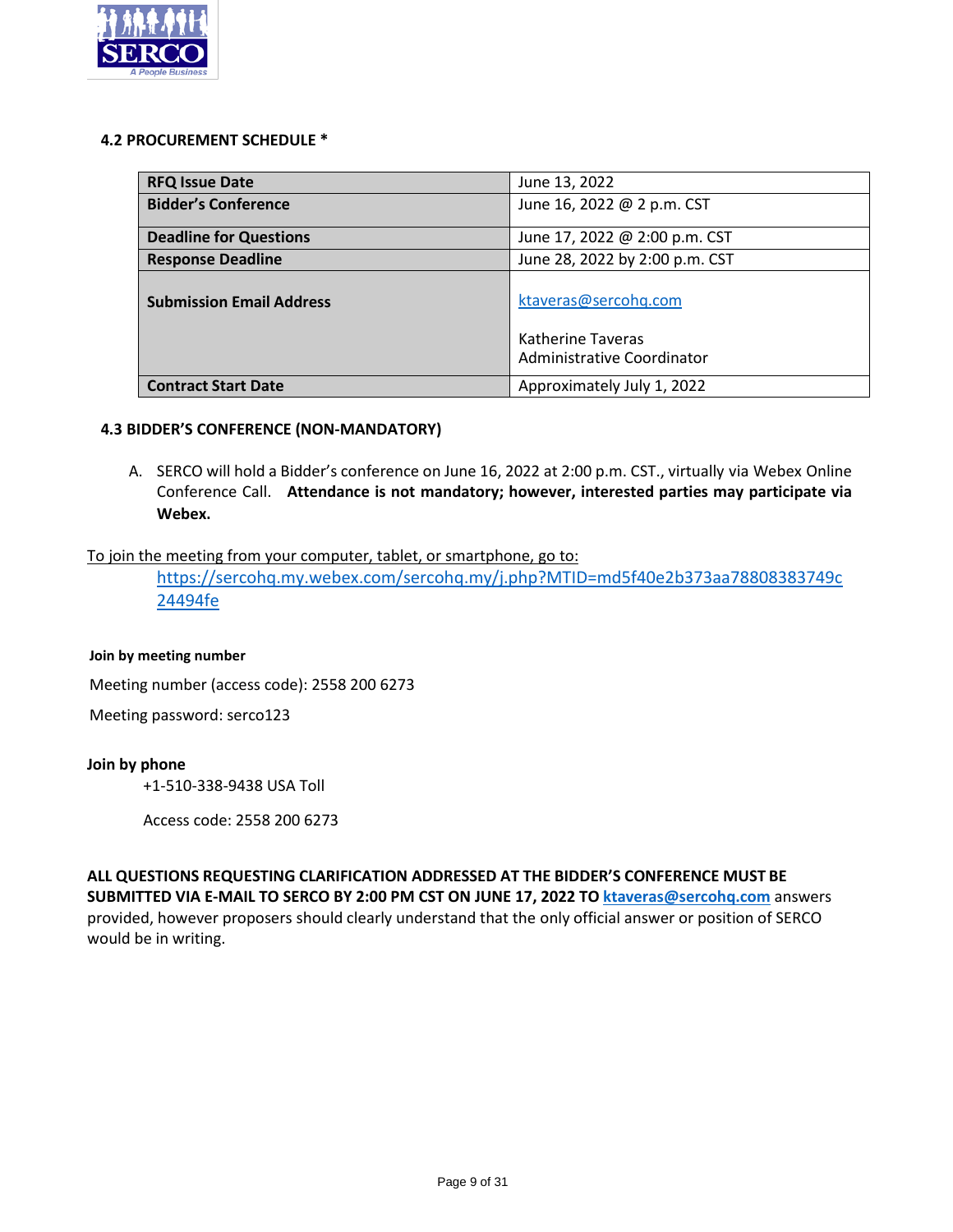

- B. SERCO will accept questions submitted via electronic mail no later than 2 pm CST on Friday, June 17, 2022.
- C. Any Addendums to the RFQ, to include all questions received via email or during the conference will be available on SERCO's website. Questions will not be answered over the phone.
- D. No other representative of SERCO is allowed to accept or respond to questions related to this solicitation other than:

# **Katherine Taveras Administrative Coordinator [ktaveras@sercohq.com](mailto:ktaveras@sercohq.com)**

- E. Other than the Respondents written questions submitted to SERCO via email, Respondents are prohibited from making contact with SERCO staff or Board of Directors at any time during this procurement process regarding the RFQ, the evaluation process, recommendation and/or award of contracts, or to gain any other information that could provide a competitive advantage of one bidder over another. **Violations of this prohibition will result in the disqualification of the offending respondent**.
- F. Other than as specified above, all members of the SERCO Board, SERCO staff, individuals that have reviewed the RFQ prior to its release, authorized representatives or agents of SERCO are precluded from entertaining or answering questions concerning this RFQ or the procurement process.

# **4.4 AVAILABILITY OF RFQ**

The RFQ will be posted on SERCO's website.

# **4.5 PROPRIETARY INFORMATION AND THE PUBLIC INFORMATION ACT**

Bidder is hereby notified that SERCO strictly adheres to all statues, court decisions and the opinions of the Texas Attorney General with respect to disclosure of public information. SERCO may seek to protect from disclosure all information submitted in response to this RFQ until such time as a final agreement is executed. Upon execution of a final agreement, SERCO will consider all information, documentation, and other materials requested to be submitted in response to this RFQ to be of a non‐confidential and non‐ propriety nature and, therefore, subject to public disclosure under Chapter 552.001. Proposer will be advised of a request for public information that applies to their materials and will have the opportunity to raise any objections to disclosure to the Texas Attorney General. Certain information that may be protected from release are noted in Sections 552.101, 552.110, 552.113 and 552.131 of the Government Code.

# **PART 5.0 – RESPONSE REQUIREMENTS**

Responses will become SERCO's property and will not be returned.

# **5.1 RESPONSE FORMAT**

- A. Responses must contain all required elements in the order prescribed.
- B. Responses that do not conform to this requirement will be considered non‐responsive and excluded from consideration under this procurement.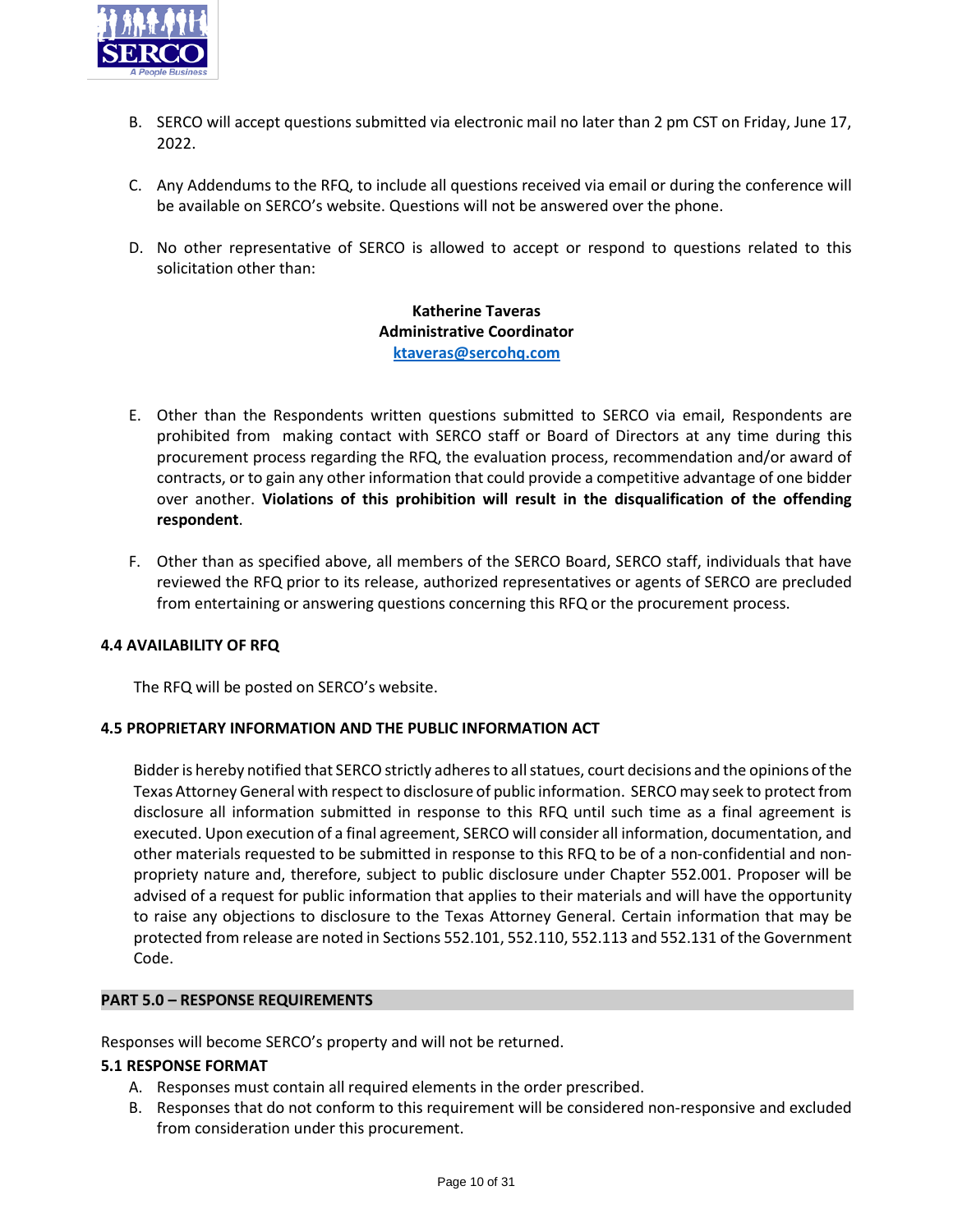

#### **5.2 NUMBER OF COPIES**

- A. Proposers must submit one electronic original with all executed (i.e. original signatures) forms and certificates.
- B. The original proposal must be clearly marked "Original" on the Cover Sheet and bear original signatures.

# **5.3 ORDER OF RESPONSE CONTENT**

Responses must follow the format and must be clearly labeled in the exact order shown below. Compile the response in the following order:

- A ‐ Cover Sheet
- B Response Narrative
- C ‐ Certification of Legal and Signatory Authority
- D ‐ Certification Regarding Lobbying, Debarment and Drug‐Free Workplace
- E ‐ Certification of Non‐Discrimination & Equal Opportunity
- F ‐ Certification Regarding Texas Corporate Franchise Tax
- G ‐ Certification Regarding State Assessment Certification
- H ‐ Certification Undocumented Worker Certification
- I ‐ Certification Regarding Conflict of Interest

J ‐ Certification of Proposer

K – Resumes, W‐9, and Certification of Historically Under‐utilized Business, if applicable (other materials requested or referred to in the narrative should be labeled and included here, e.g. licenses)

L – References

M ‐ List of number of employer plans and current companies that may submit quotes (for our group).

# **5.4 COVER SHEET**

Each response must be accompanied by a complete response Cover Sheet. Respondents must designate a contact person responsible for all communications concerning the response and notification of award. Respondents must also designate a person with documented signatory authority and for contract negotiations.

#### **5.5 RESPONSE VALIDITY PERIOD**

Each response will remain valid for SERCO's acceptance for a minimum of one ninety (90) days after the submittal deadline, to allow for evaluation, selection and Board action, if applicable.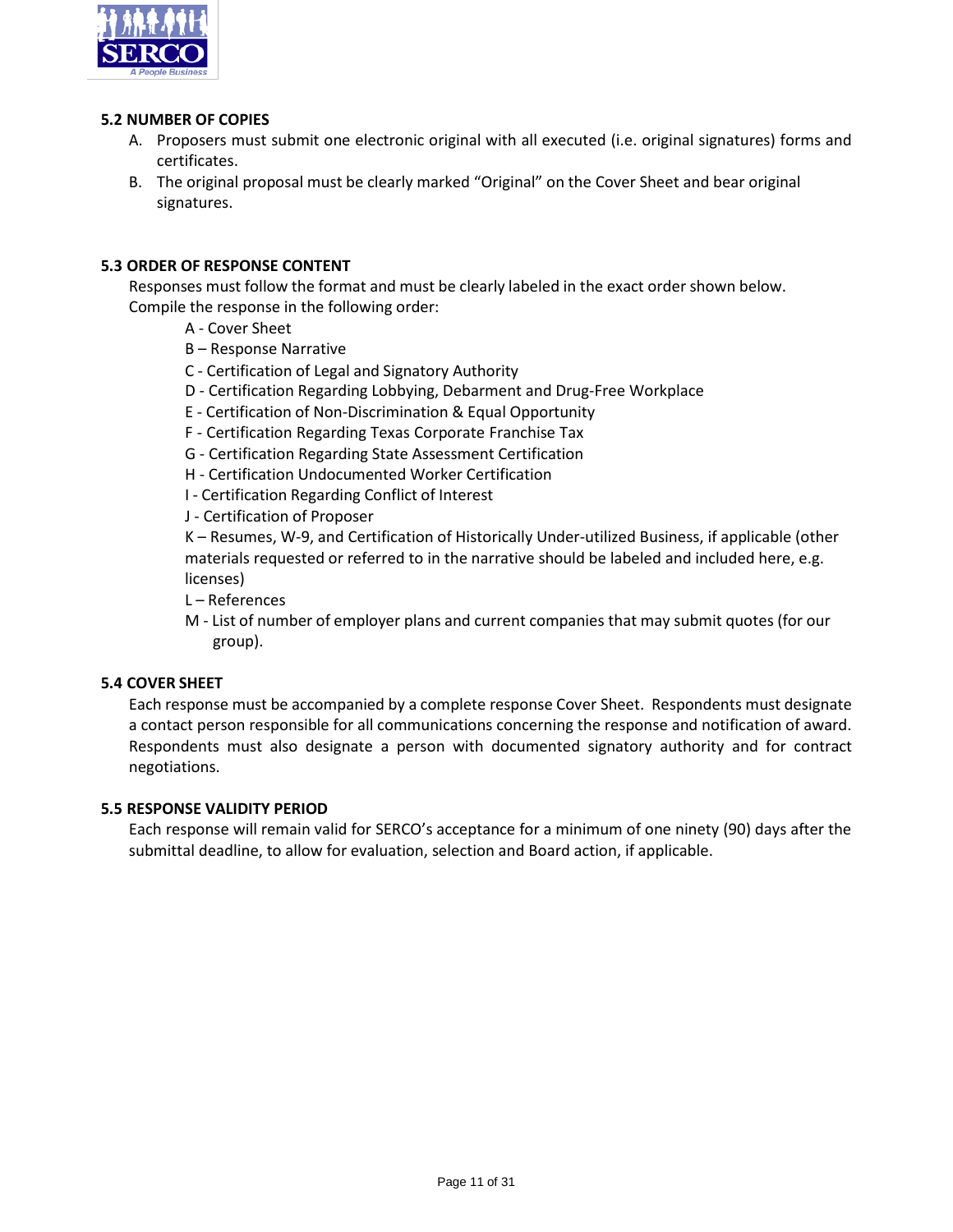

#### **5.6 RESPONSE NARRATIVE**

#### **SECTION A – STATEMENT OF QUALIFICATIONS**

Present a statement of qualification that describes knowledge, experience and expertise, professional judgment and capacity to perform the services and activities requested under this RFQ.

#### **Proposer's Profile**

Provide a clear description of each of the following:

Organizational type, size, and whether local, regional, or national in scope of operations. Location of business headquarters, location of office that would provide services to SERCO and the number of professional staff at that office or any office, which would provide services. Range of services performed by the office e.g., types of services.

In the event you do not sell all lines, list any other partners or vendors that might be included along with similar information as requested.

#### **Proposer's Qualifications**

Identify the responsible individual(s) from your firm that will be assuming the lead role(s) in this contract. If other individuals from your firm will be involved in this contract, submit resumes for each individual (including for lead person), and specific experience should be indicated as well as their respective credentials. Additionally, for the person assuming the lead role in this contract, please indicate their current responsibilities and how many account he/she handles.

- List the experience that key personnel have in this profession and experience in the type of work that the RFQ entails. Additionally, list the number of agents in the firm that can write policies and support staff.
- Provide a listing of number of employer plans that your company is writing and number of employees and current companies that you can request quotes for our group.

In the order specified below, please provide a written response to each of the following questions. (Note: points will be deducted for questions not answered.)

#### **General Information**

- 1. Describe the specific services and line of products your firm proposes to provide to meet the requirements of the RFQ. Additionally, provide information on any ancillary services which employees may have access to such as, a flex‐spending card, etc. (Note: The specific services should address and demonstrate your understanding of the type of services requested.).
- 2. Describe your expertise or involvement in the insurance/employee benefit industry and experience in providing agent of record services similar to those requested.
- 3. Describe the resources your firm will dedicate to this contract and your ability to perform work in a timely manner. Additionally, briefly describe your action plan and timetable for assuming these responsibilities and for future design.
- 4. Describe your firm's expertise/credentials. Does your firm intend to subcontract any work out to other individuals or firms? If your response is **YES**, please state what work would be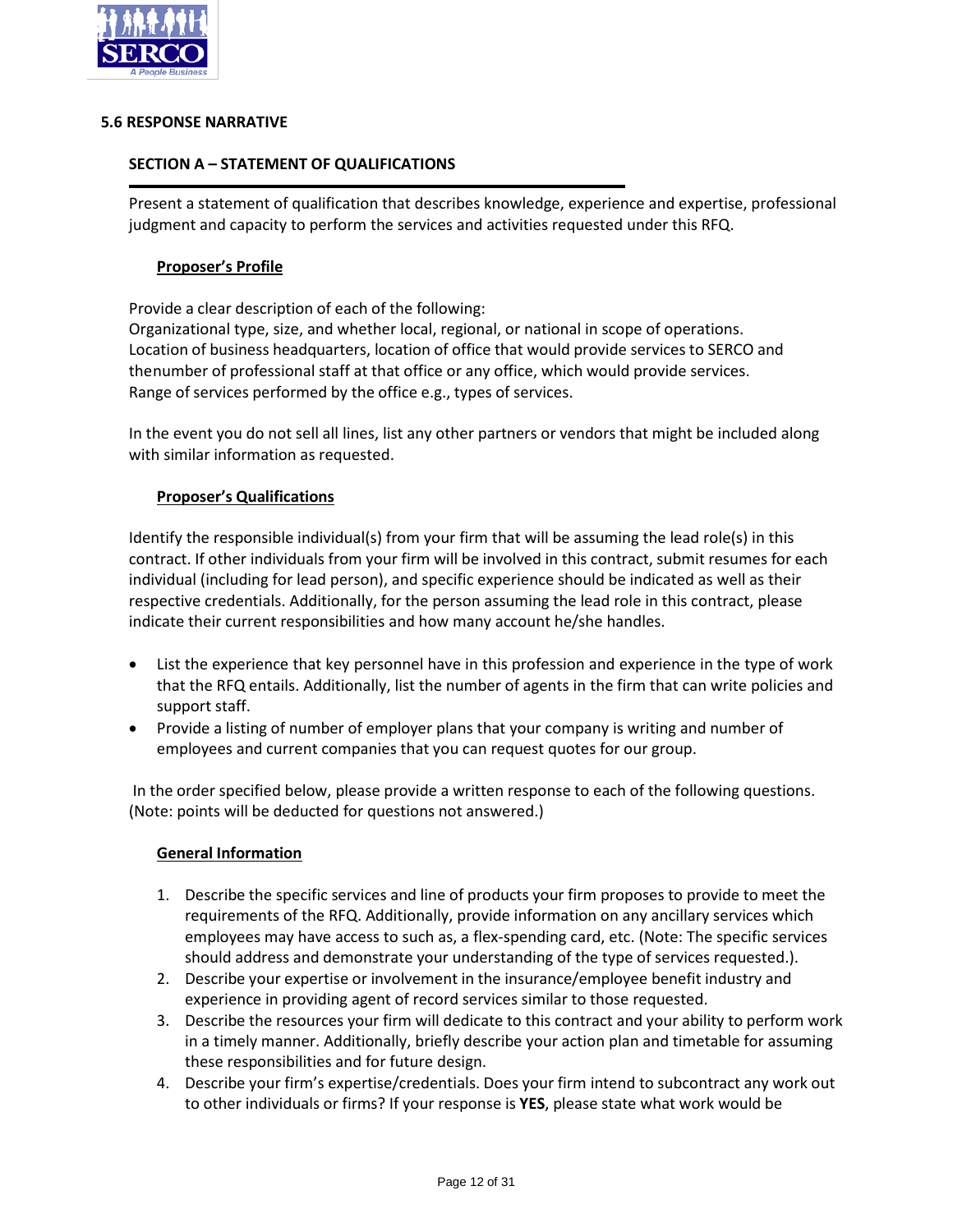

Subcontracted, the reasons for subcontracting, and to whom. Example: Ancillary products such as cancer or accidental insurance.

- 5. State how often you would meet with SERCO staff.
- 6. Describe any tools you may use to provide or improve SERCO's benefit coverage.
- 7. Briefly describe your service philosophy and how you would respond to customer questions and the average response time.

# **Relationships**

- Submit a sample plan used for a similar entity for renewal and related materials. Describe the process of renewal and meeting with the employer throughout the year. Time line.
- List names of up to five (5) Group Life/Health carriers/PPO Networks with whom you have a current working relationship.
- List by grouping the companies your firm can place coverage with and percentage of business with that carrier.
- Provide a breakout by carrier of dollar amount of your current group health insurance business.

#### **Change of Carriers**

Please indicate your firm's willingness and ability to provide the following services:

- Draft, revise and finalize the contract and benefit summaries and the Specific Plan Design booklets for employees.
- Develop a detailed installation plan for our review and approval.
- Representatives will conduct on‐site new member orientations.

#### **Privacy and Confidentiality**

What steps have you instituted to ensure privacy and confidentially of protected data?

#### **Member Complaints and Questions**

To what degree do you become involved with participant complaints and questions? And how do you respond to them?

#### **Technology**

What current technology does your firm provide or use that would benefit SERCO in terms of keeping upwith the benefits provided?

Disclose and describe all publicly recorded legal actions stemming from performance of professional responsibilities in which anyone being proposed for this project has been named;

Describe the outcome of all actions or declare the current status if litigation is pending;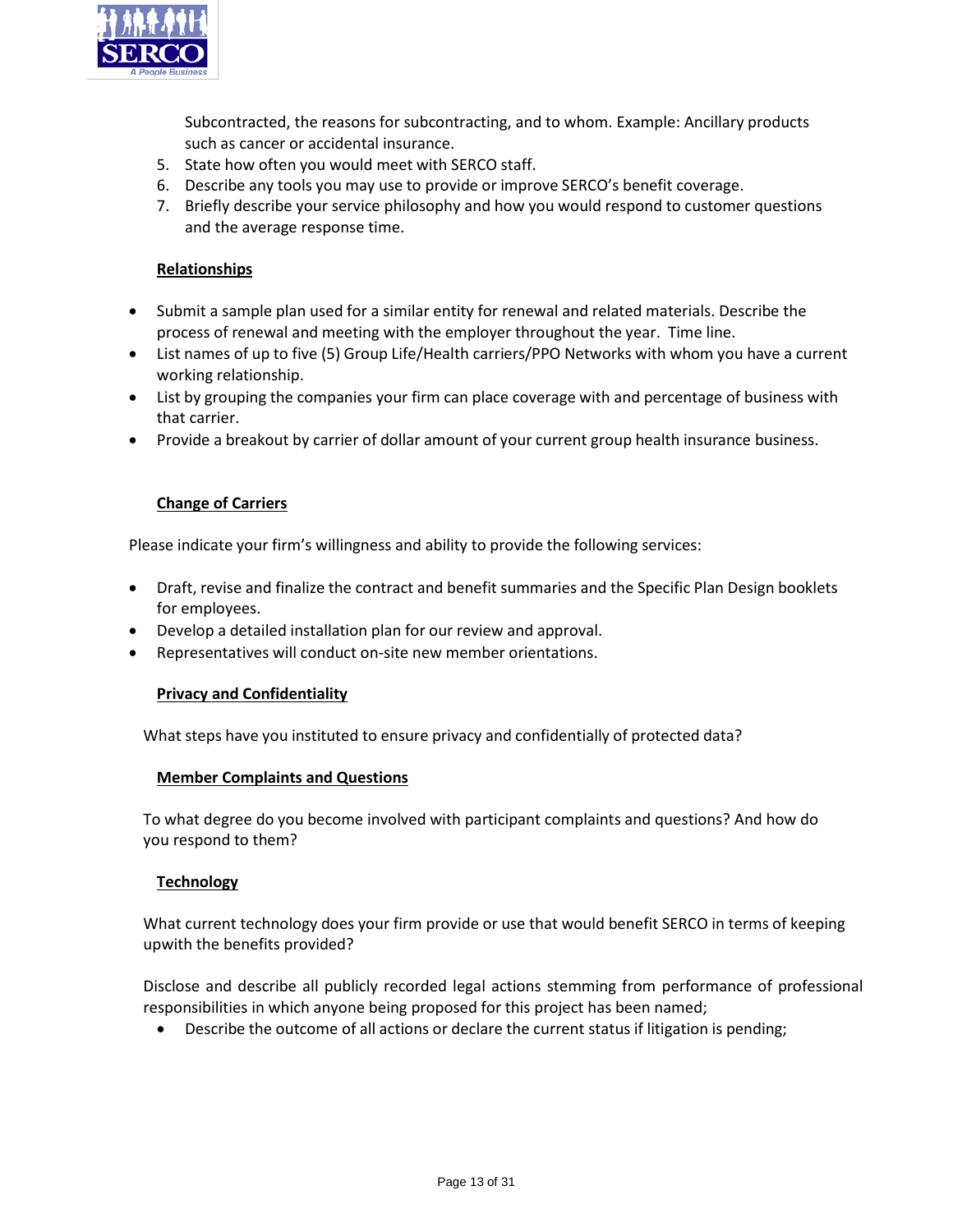

#### **SECTION B – REFERENCES**

Provide a minimum of three (3) references for agent of record services performed in the last 5 years, including the names, addresses, and telephone numbers of client officials. Ideally those reference might be similar as our in size.

A questionnaire may be send out to the firms/individuals listed as references. The questionnaire will consist of questions such as: Who is your primary contact? Number of years with company? Briefly describe the renewal process?

# **SECTION C – HISTORICALLY UNDERUTILIZED BUSINESS**

A "Historically Underutilized Business" is an entity with its principal place of business in Texas, and is at least 51% owned by an Asian Pacific American, Black American, Hispanic American, Native American and/or American woman who reside in Texas and has a proportionate interest and demonstrate active participation in the control, operations and management of the entity's affairs.

Five bonus points will be awarded to responsive responses submitted by a HUB certified by the Texas Comptroller of Public Accounts, or other bona fide certifying agency. HUBs must identify their certifying agency on the cover sheet, and attach a copy of the notice of certification to be eligible for points awarded under this section. Certifications that have not yet been awarded, are expired or do not meet the criteria specified shall not be considered for the five additional points.

# **PART 6.0 – RESPONSE REVIEW AND SELECTION PROCESS**

#### **6.1 EVALUATION PROCESS**

The evaluation process will consist of:

- A. An initial review of responsiveness and compliance with the technical specifications and other criteria specified in the RFQ by SERCO staff.
- B. All responsive responses will be evaluated and scored by an internal SERCO team of reviewers.Responses will be evaluated on specific criteria by reviewers using a standardized instrument.
- C. Summary of scoring.
- D. Presentation of scoring and recommendations to the COO.

# **6.2 RESPONSE EVALUATION CRITERIA**

1. Respondents must achieve an overall score of at least **70 points** to be considered. It is required that respondents have the necessary professional experience, prior training and applicable professional judgment to perform the activities proposed as requested by this RFQ. **Costs will not be considered a factor as part of the rating. SERCO expects the Agent of Record to be compensatedby the insurance companies whose services are engaged to provide benefits for the SERCO's employees.**

The review and evaluation of responses shall be based upon the following criteria:

#### A. **Statement of Qualifications, and Credentials 60 points**

This criterion examines the qualifications, knowledge and skills of the respondent which have been derived from actual work experiences including a minimum of five (5) years of relevant prior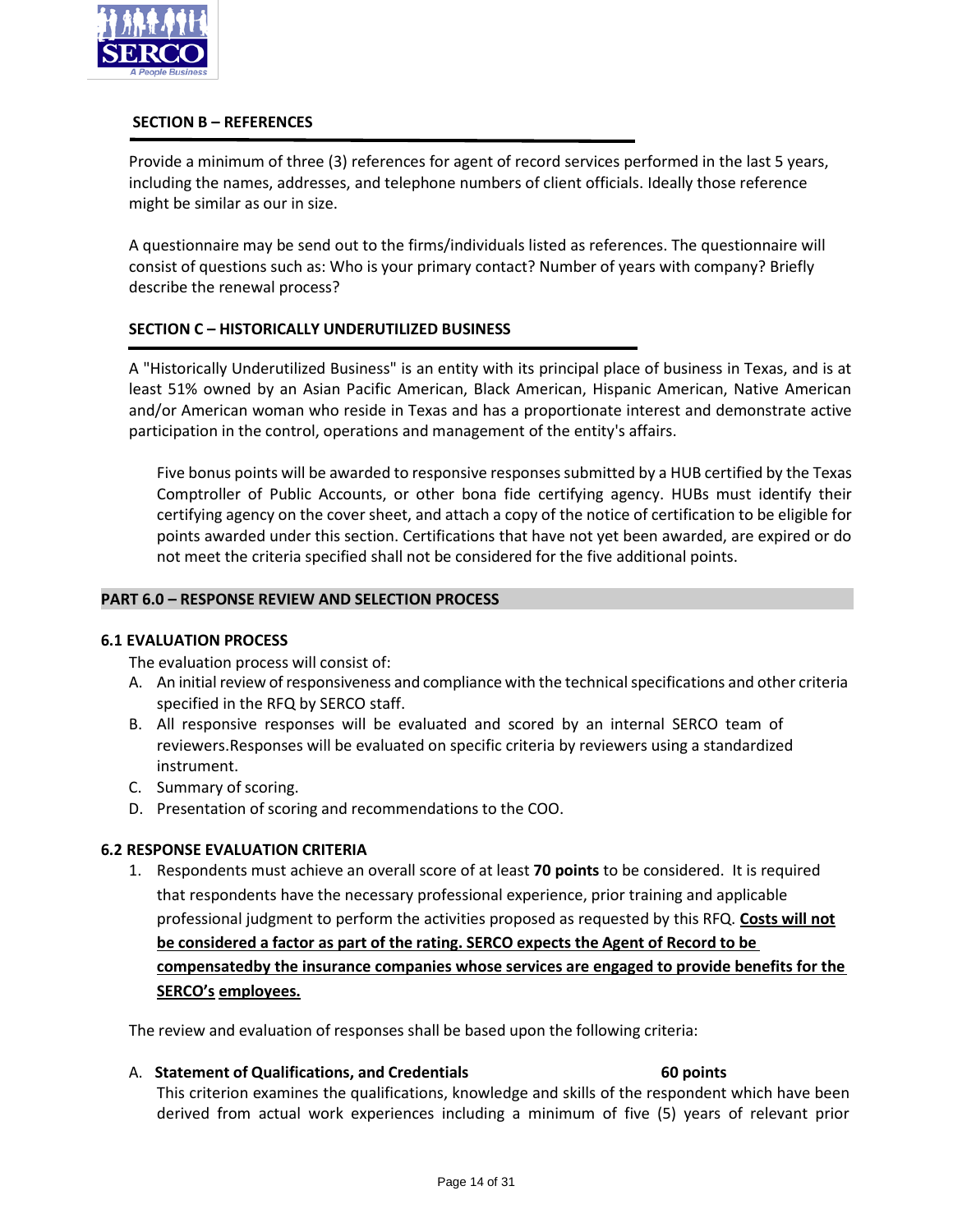experience providing agent of record services. Respondent must be currently licensed in the State of Texas in the work requested.

# B. **Quality of Proposal 20 points**

This criterion examines the overall quality of the response submitted. The evaluation process will take into account the number and type of products the respondent provides.

# C. **Demonstrated Ability/References 20 points**

The references/past experiences will be evaluated in terms of the amount of experience in working in the field of work requested. A minimum of three (3) references of active clients and number of participants for agent of record services must be provided. The active clients must be current customers at the time of response submission and must be three distinct customers.

# D. **Historically Underutilized Business / Bonus 5 bonus**

Responses that document HUB status will be awarded five bonus points. HUBs must attach a copy of the notice of certification to be eligible for points awarded under this section.

# **TOTAL POSSIBLE POINTS 105 points**

# **6.3 ACCEPTANCE OF EVALUATION METHODOLOGY**

By submitting a response, respondent acknowledges:

- Respondent's acceptance of the Response Evaluation Process;
- The criteria for selection;
- Respondent's recognition that some subjective judgments must be made by SERCO and the internal evaluators during the RFQ process.

# **6.4 ORAL PRESENTATION/INTERVIEWS**

Firms submitting a proposal in response to this RFQ may be required to give an oral presentation or their proposal. Additional technical and/or cost information may be requested for clarification purposes, but in no way will change the original proposal submitted.

Interviews are optional and may or may not be conducted. If an interview is conducted, it is essential that the personnel to be assigned to the work, as well as key representatives, be present at and participate in the interview.

# **6.5 LIABILITY INSURANCE**

Professional Liability Insurance: The respondent shall have and maintain in effect professional liability insurance for the services provided, covering general professional liability, errors or omissions for the duration of the agreement in the amount of One-Million Dollars and No Cents (\$1,000,000) per claim, One Million Dollars and No Cents (\$1,000,000) aggregate, minimum coverage. The policy must provide coverage for the term of the contract or;

General Liability Insurance: The respondent shall have and maintain a general liability policy in the amount of One Million Dollars and No Cents (\$1,000,000) per occurrence, One Million Dollars and No Cents (\$1,000,000) aggregate, minimum coverage.

The respondent shall submit to SERCO certificates of insurance, detailing coverage for the respondent and each of his/her consultants and/or contractors, for SERCO's review and records, updated as requiredfor changes in coverage, terms and/or conditions.

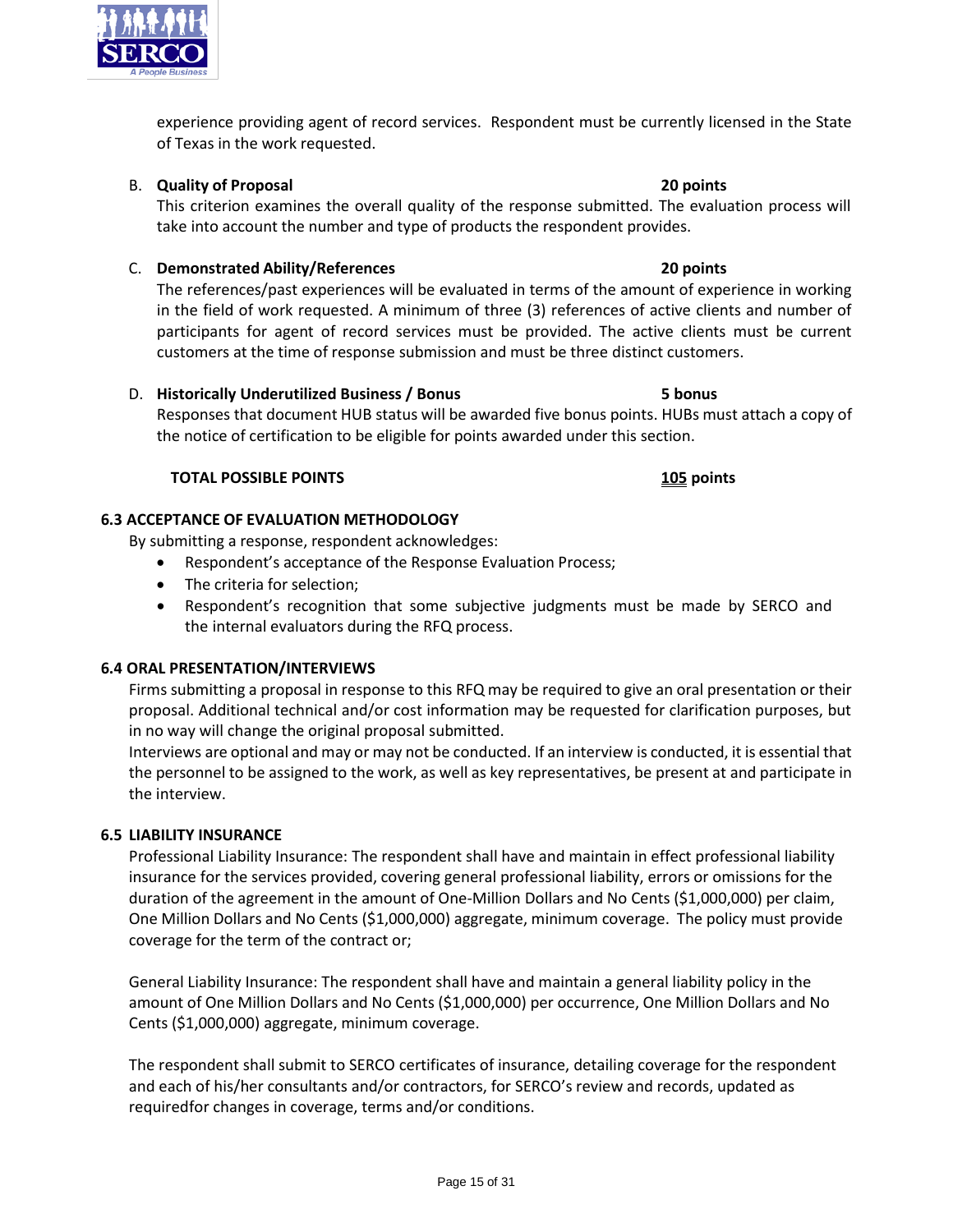

# **6.6 PROCUREMENT DISPUTE RESOLUTION**

SERCO is the responsible authority for handling complaints or protests regarding the procurement and response selection process. This includes, but is not limited to, disputes, claims, protests of selection or non‐selection for award, or other matters of a contractual or procurement nature. Matters concerning violation of laws shall be referred to such authority as may have proper jurisdiction.

All Respondents will be notified in writing of the final results of the procurement process within ten (10) working days of the decision. SERCO has established the following process for handling appeals of any procurement decisions:

Step 1 – Written Notice of Appeal: Proposers not selected by this procurement process may appeal the decision by submitting a written Notice of Appeal to SERCO within ten (10) business days from date of the announcement of the award. This written notice must clearly state that it is an appeal and identify (1) the solicitation decision being appealed; (2) the specific grounds of the appeal, including a description of any alleged acts or omissions by SERCO that forms the basis for the appeal; (3) any written information the appealing party believes relevant to the grant award; (4) the basis for the appealing party interest in the grant award; and (5) the name, address, phone and fax number (if available) of the appealing party(ies). The Notice of Appeal must be addressed to and as follows:

> Manuela Zarate, COO SER Metro Detroit 9301 Michigan Avenue Detroit, MI 48210 Dated Material Enclosed

Fax or emails shall not be accepted at any stage of the appeals process. Written acknowledgement of receipt of the Notice of Appeal will be provided to the appealing party within three (3) working days of receipt of the Notice of Appeal. Such acknowledgement will include specific instructions for completing the appeals process and the date, time and place of the next step, the Informal Hearing.

The filing of an appeal within the specified time frame and in the manner required is a non‐waivable requirement. There is no relief accorded to appellants for not filing within the published deadlines or following instructions.

Step 2 – Informal Hearing: An Informal Hearing will be held at the offices of SERCO within fifteen (15) working days of the receipt of the Notice of Appeal. The Chief Operating Officer of SERCO shall act as the Hearing Officer, and will meet with the appealing party to discuss their concerns and the specific grounds of the appeal. Materials provided in the Informal Hearing will include a blank copy of the evaluation instrument used by the independent evaluators, a spreadsheet of the scoring results and/or rankings provided to SERCO, and the scoring results and/or ranking of the appellant's bid.

The Hearing Officer may recommend to the SERCO Board of Directors any appropriate actions allowable under applicable rules and regulations and consistent with agency policies to resolve issues raised at the Informal Hearing. If the appealing party agrees, the appeal may be ended at this point.

Step 3 – Request for a Formal Hearing: If the appealing party is not satisfied with the results of the Informal Hearing, they must inform the Hearing Officer, in writing, no later than three (3) working days from the date of the Informal Hearing of intent to proceed with the appeal. Request for Formal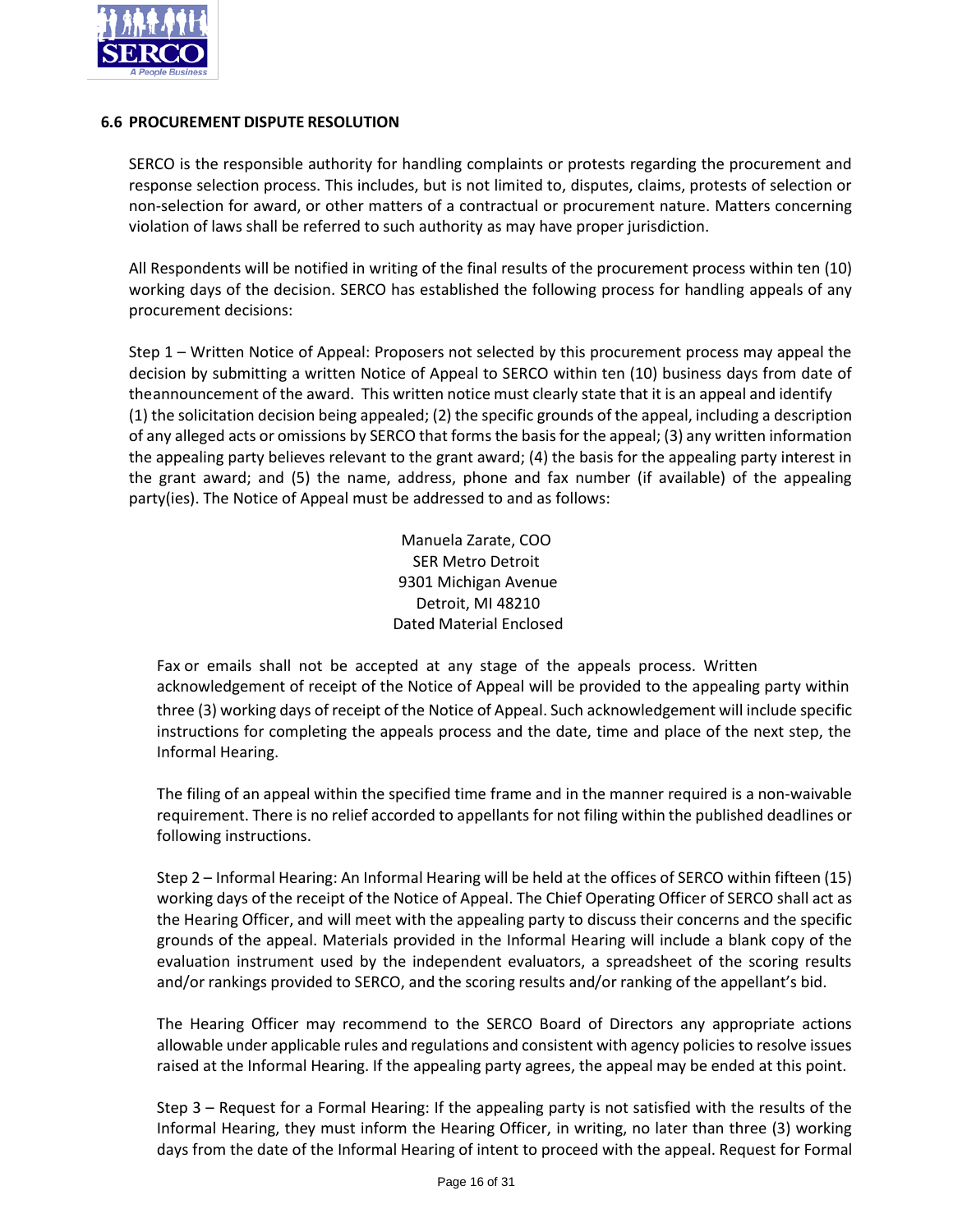

Appeal must state the specific grounds for the appeal and the remedy(ies) requested. Within ten (10) working days of the receipt of this written request, the Hearing Officer will respond, in writing, to inform the appealing party of the time, date and place of Step 4, the Formal Hearing.

Step 4 –Formal Hearing: The Formal Hearing shall be conducted within thirty (30) days of the date of the Request for Formal Hearing, or sooner if possible. An independent hearing officer selected by SERCO will conduct the Formal Hearing of the appeal. The Hearing Officer will deal only with those issues identified in the Request for Formal Hearing. The Hearing Officer will consider the facts presented as the grounds for the appeal and remedies requested. The Hearing Officer may request additional information from SERCO staff or the appealing party. After full review, the Hearing Officer will issue his/her decision not later than fifteen (15) days after the Formal Hearing.

Should the Hearing Officer's determination result in a different outcome for the bidder, such recommendation shall be presented to the Board for consideration and possible action at its next scheduled meeting. The Board is NOT obligated to accept the Hearing Officer's determination and/or recommendations. The Board's decision shall be the final decision and end the appeals process at the local level.

**Request for Debriefing**: A request for a debriefing may be submitted within fifteen (15) days of the receipt of notification of the procurement decision by any unsuccessful bidder not filing an appeal. The purpose of the debriefing is to promote the exchange of information, explain the procurement process, including response evaluation process, and help unsuccessful Respondents understand why they were not selected. Debriefings serve an important educational function for proposers, which hopefully will help them to improve the quality of any future responses.

SERCO will acknowledge receipt of the request for debriefing in writing within ten (10) working days ofreceipt, along with the time, date and place of the scheduled debriefing. The debriefing shall be scheduled as soon as possible but no later than thirty (30) days from the receipt of the Request for Debriefing.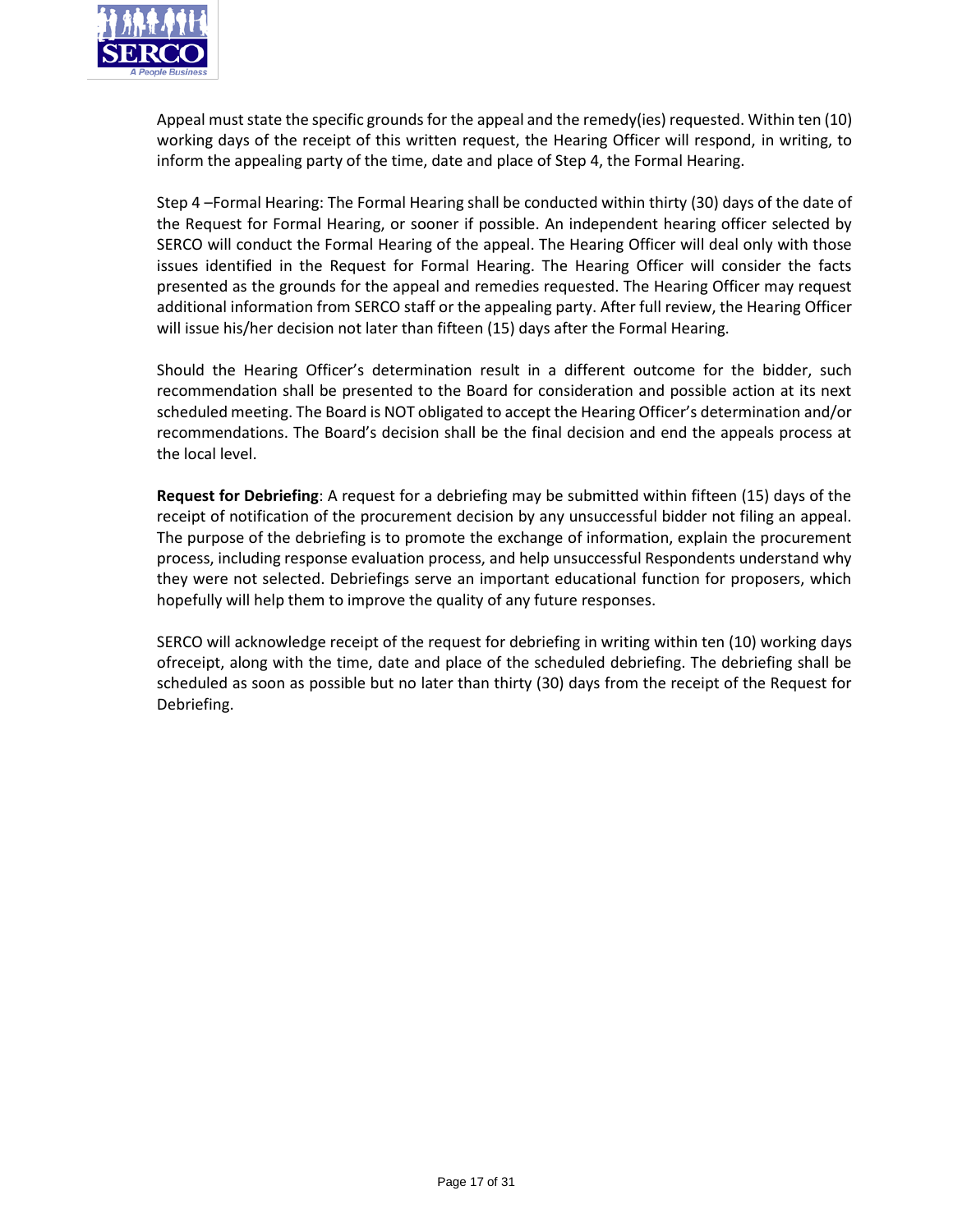

# **SERCO, Inc. dba SERCO of Texas, Inc.**

# **ATTACHMENT A COVER SHEET**

| <b>Bidder's Name</b>                                        |                                                                                                              |
|-------------------------------------------------------------|--------------------------------------------------------------------------------------------------------------|
| Legal Name                                                  |                                                                                                              |
| <b>Mailing Address</b>                                      |                                                                                                              |
| City, State, Zip                                            |                                                                                                              |
| Physical Address (if<br>different)                          |                                                                                                              |
| <b>Contact Person</b>                                       |                                                                                                              |
| <b>Contact Person</b><br>phone/Email                        |                                                                                                              |
| Federal Employer ID #                                       |                                                                                                              |
| Type of Organization                                        | Corporation<br>Partnership<br>Sole Ownership<br>Private for-profit<br>Private non-profit<br>Other (describe) |
| <b>HUB</b>                                                  | <b>NO</b><br><b>YES</b><br>** Attach a copy of current certification.                                        |
| Authorized<br>Representative-<br><b>Contact Information</b> | Name:<br>Phone:<br>E-mail:                                                                                   |
| Signature and Date                                          |                                                                                                              |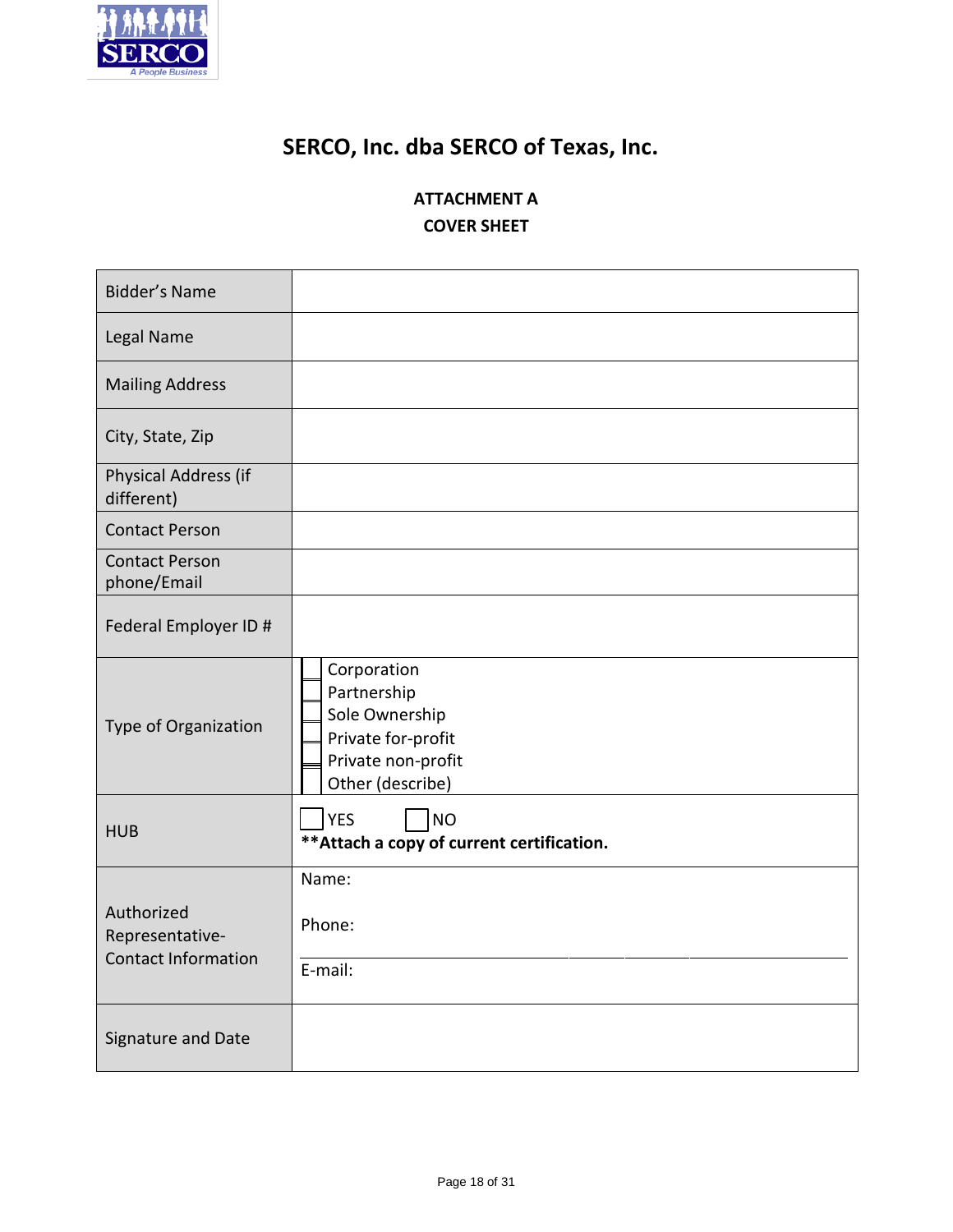

# **ATTACHMENT B RESPONSE NARRATIVE**

Present a statement of qualification that describes knowledge, experience and expertise, education, professional judgment and capacity to perform the services and activities requested under this RFQ. Follow **SECTION A‐STATEMENT OF QUALIFICATIONS.**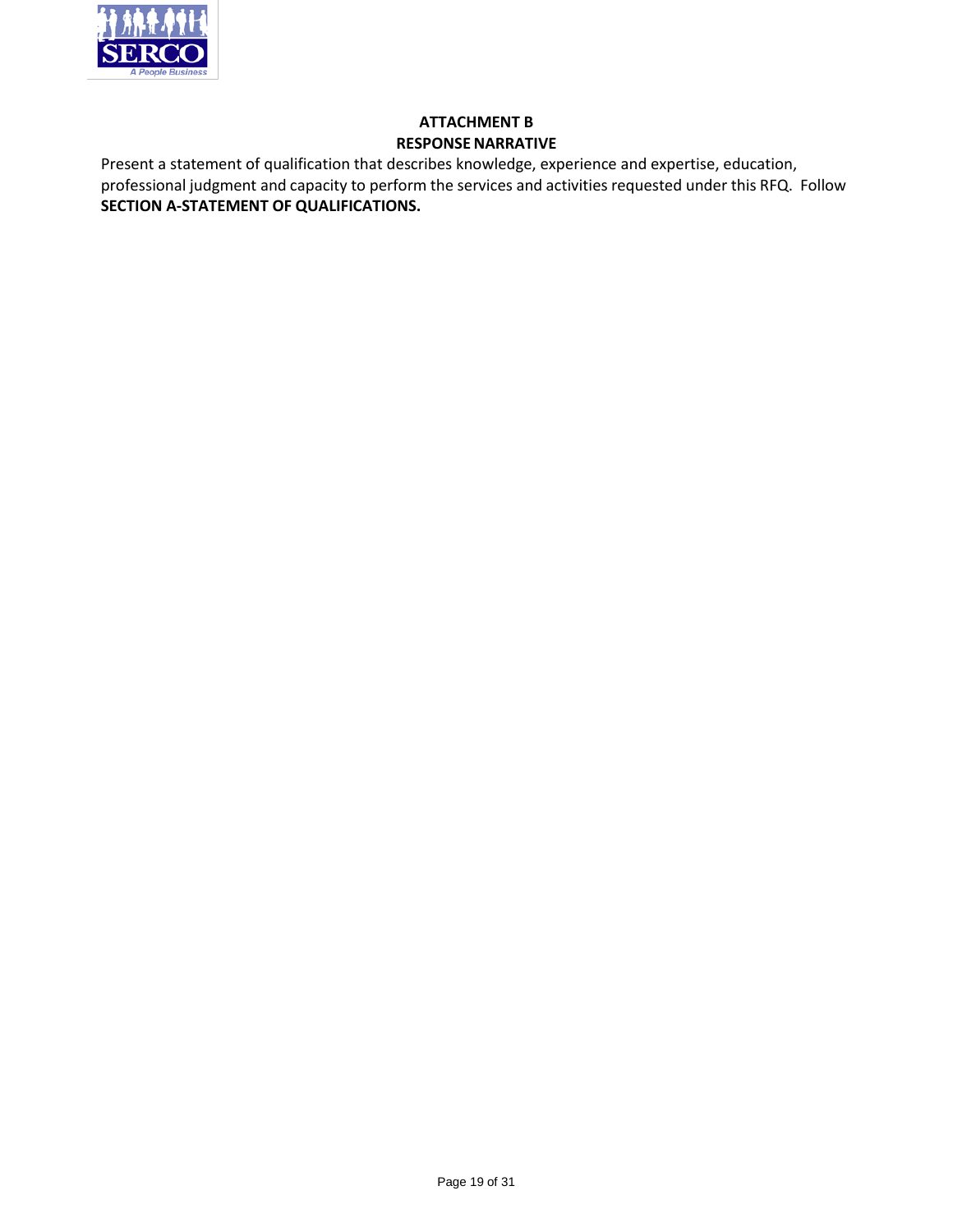

# **ATTACHMENT C CERTIFICATION OF LEGAL AND SIGNATORY AUTHORITY**

| ı,                                                                                                             | (typed | or | printed | name) | certify                                               | that | am | the |
|----------------------------------------------------------------------------------------------------------------|--------|----|---------|-------|-------------------------------------------------------|------|----|-----|
|                                                                                                                |        |    |         |       | (typed or printed title) of the eligible entity named |      |    |     |
| as bidder and respondent herein, and I am legally authorized to sign and submit this response to SERCO on      |        |    |         |       |                                                       |      |    |     |
| behalf of said organization by authority of its governing body.                                                |        |    |         |       |                                                       |      |    |     |
| I certify that                                                                                                 |        |    |         |       | (typed or printed name) who signed the cover          |      |    |     |
| sheet of this response has the legal authority to enter into and execute a contract with SERCO to provide the  |        |    |         |       |                                                       |      |    |     |
| services and activities authorized and detailed in this response. I agree to submit upon request by SERCO such |        |    |         |       |                                                       |      |    |     |
| information and documentation as may be necessary to verify the certification contained herein.                |        |    |         |       |                                                       |      |    |     |
| I further certify that the information contained in this response and all attachments is true and correct. I   |        |    |         |       |                                                       |      |    |     |
| certify that no officer, employee, board member, or authorized agent of SERCO has assisted in the preparation  |        |    |         |       |                                                       |      |    |     |
| of this response. I acknowledge that I have read and understand the requirement and provisions of this RFQ     |        |    |         |       |                                                       |      |    |     |
| and that this organization will comply with all applicable federal, state, and local laws, rules, regulations, |        |    |         |       |                                                       |      |    |     |
| polices and directives in the implementation of this response. I certify that I have reach and understand the  |        |    |         |       |                                                       |      |    |     |
| governing provisions, limitations and administrative requirements of this RFQ and will comply with all terms   |        |    |         |       |                                                       |      |    |     |
| and conditions.                                                                                                |        |    |         |       |                                                       |      |    |     |

Name of Organization

Signature of Authorized Representative Date

Typed/Printed Name and Title of Authorized Representative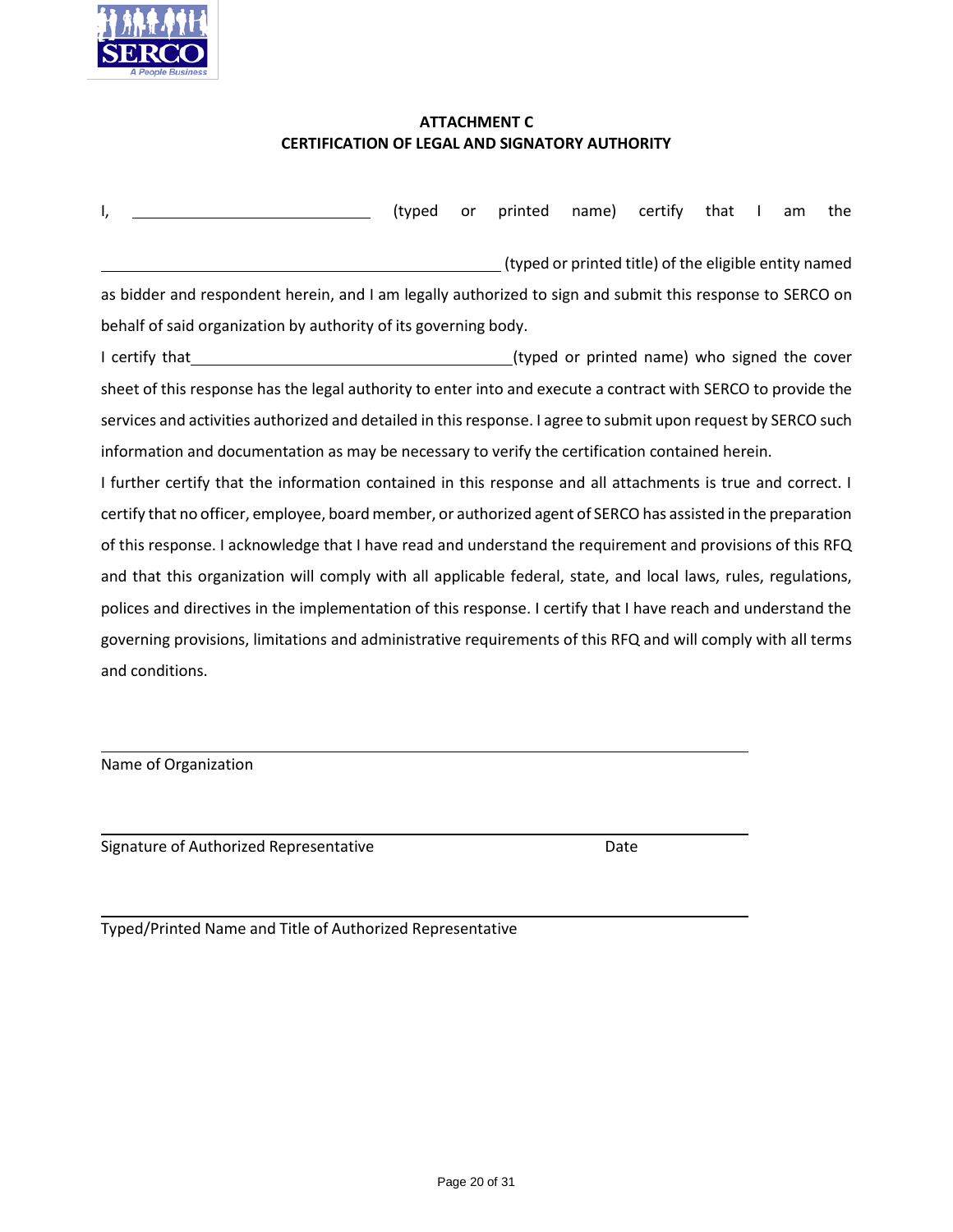

# **ATTACHMENT D**

# **CERTIFICATONS REGARDING LOBBYING, DEBARMENT, SUSPENSION AND OTHER RESPONSIBILITY MATTERS, AND DRUG--‐FREE WORKPLACE REQUIREMENTS**

**Lobbying:** This certification is required by the Federal Regulations, implementing Section 1352 of the Program Fraud and Civil Remedies Acts, Title 31 U.S. Code, for the Department of Agriculture (7 CFR part 3018), Department of Labor (20 CFR Part 93), Department of Education (34 CFR Part 82), Department of Health and Human Services (45 CFR Part 93).

The undersigned contractor states that:

No federal appropriated funds have been paid or will be paid, by or on behalf of the undersigned, to any person for influencing or attempting to influence an officer or employee of Congress, or any employee of a Member of Congress in connection with the awarding of any federal grant, the making of any federal loan, the entering into of any cooperative agreement, and the extension, continuation, renewal, amendment, or modification of any federal contract, grant, loan or cooperative agreement.

If any funds other than federal appropriated funds have been paid or will be paid to any person for influencing or attempting to influence an officer or employee of any agency, a Member of Congress, and officer or employee of Congress, or an employee of a Member of Congress in connection with this federal contract, grant, loan or cooperative agreement, the undersigned shall complete and submit Standard Form-LLL, "Disclosure Form to Report Lobbying", in accordance with its instructions.

The undersigned shall require that the language of this certification be included in the award documents for all sub-awards at all tiers (including subcontracts, sub-grants, and contracts under grants, loans, and cooperative agreements) and that all sub-recipients shall certify and disclose accordingly.

#### \* \* \* \* \* \* \* \* \* \* \*

**Debarment, Suspension and Other Responsibility Matters**: This certification is required by the Federal Regulations implementing Executive Order 12549, Government-wide Debarment and Suspension, for the Department of Agriculture (7 CFR Part 3017), Department of Labor (29 CFR Part 98), Department of Education (34 CFR Parts 85, 668 and 682), and Department of Health and Human Services (45 CFR Part 76).

The undersigned contractor certifies that it or its principals:

Are not presently debarred, suspended, proposed for debarment, declared ineligible, or voluntarily excluded from participation in this transaction by any Federal department or agency

Have not within a three-year period preceding this proposal been convicted or had a civil judgment rendered against them for commission of fraud or a criminal offense in connection with obtaining, attempting to obtain, or performing a public (federal, state, or local) transaction or contract under a public transaction; violation of federal or state antitrust statutes or commission of embezzlement, theft, forgery, bribery, falsification or destruction of records, making false statements, or receiving stolen property; Are not presently indicted or otherwise criminally or civilly charged by a government entity (federal, state, or local) with commission of any of the offenses enumerated in paragraph 2 of this certification; and

Have not within a three-year period preceding this contract had one or more public transactions (federal, state, or local) terminated for cause or default.

Where the prospective recipient of Federal assistance funds is unable to certify to any of the statements in this certification, such prospective participant shall attach an explanation to this proposal.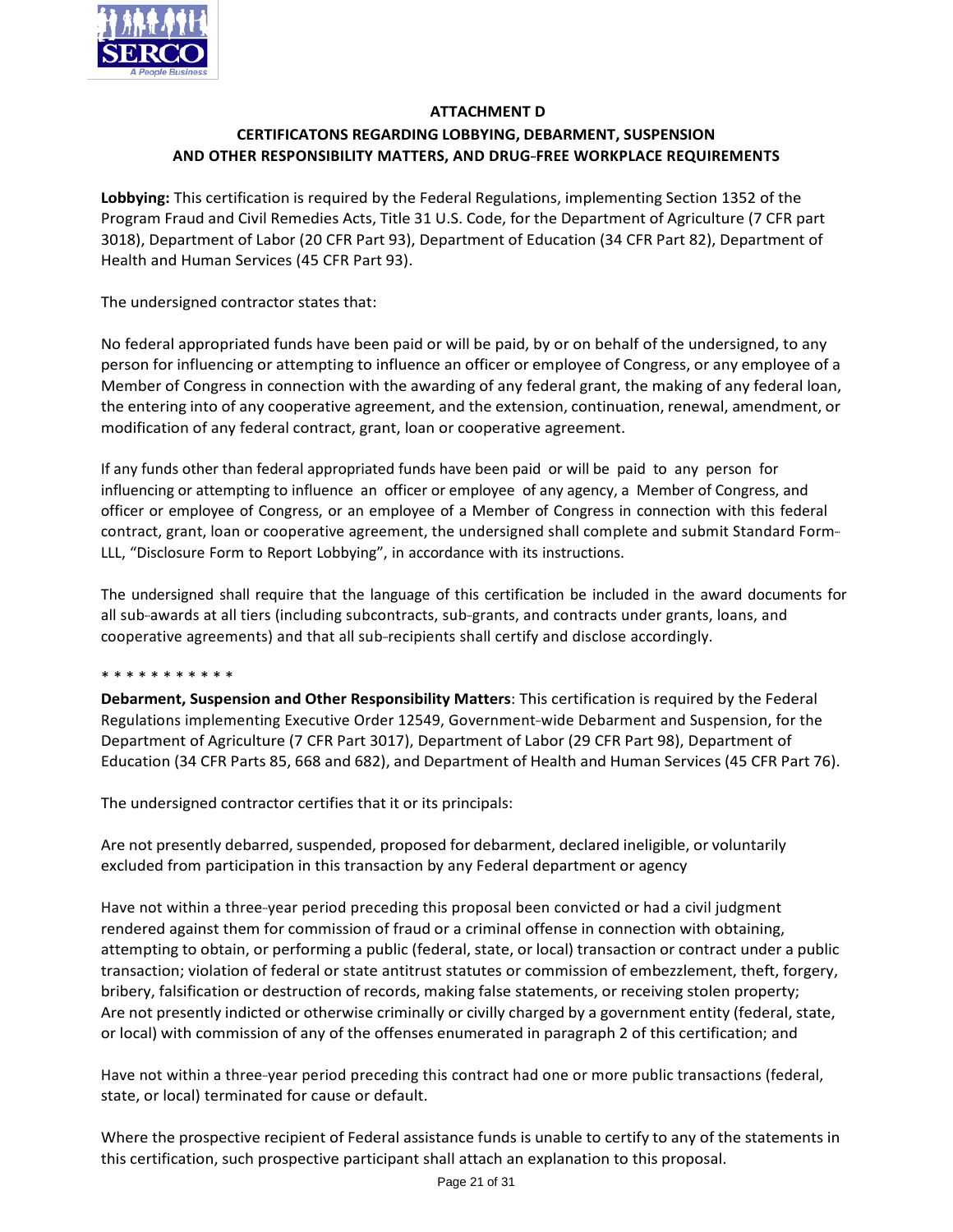

**Drug-Free Workplace**: This certification is required by the Federal Regulations, implementing Sections 5151--‐5160 of the Drug--‐Free Workplace Act, 41 U.S.C. 701; for the Department of Agriculture (7 CFR Part 3017), Department of Labor (29 CFR Part 98), Department of Education (34 CFR parts 85, 668 and 682) and Department of Health and Human Services (45 CFR Part 76).

The undersigned contractor certifies that it shall provide a drug-free workplace by:

Publishing a statement notifying employees that the unlawful manufacture, distribution, dispensing, possession, or use of a controlled substance is prohibited in the work place and specifying the actions that will be taken against employees for violation of such prohibition.

Establishing an on-going drug-free awareness program to inform employees of the dangers of drugs in the workplace, the Contractor's policy of maintaining a drug-free workplace, the availability of drug counseling, rehabilitation, and employee assistance programs; and the penalties that may be imposed on employees for drug abuse violations occurring in the workplace.

Providing each employee with a copy of the Contractor's policy statement.

Notifying the employees in the Contractor's policy statement that, as a condition of employment under the grant, employees will abide by the terms of the policy statement and notifying the Contractor in writing within five (5) days after any conviction for a violation by the employee of a criminal drug statute in the workplace.

Notifying the grantor agency, SERCO in writing, within ten (10) calendar days of theContractor's receipt of a notice of conviction of an employee.

Taking appropriate personnel action against an employee convicted of violating a criminal drug statute or requires such employee to participate in a drug abuse assistance or rehabilitation program.

These certifications are a material representation of fact upon which reliance was placed when this transaction was made or entered into. Submission of this certification is a prerequisite for making or entering into this transaction.

Name of Applicant/Organization Name and Title of Authorized Representative

Signature of Authorized Representative **Date**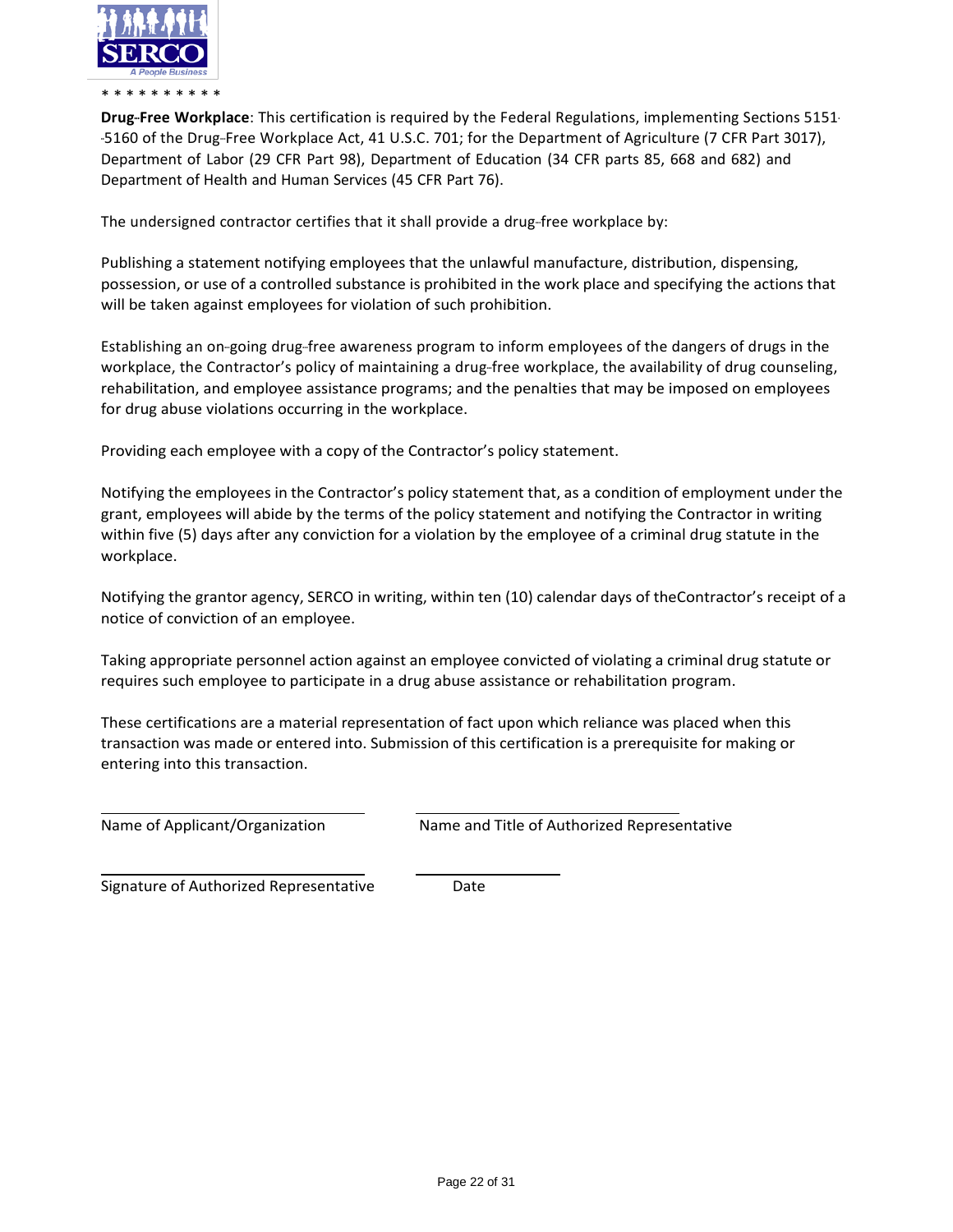

# **ATTACHMENT E**

# **Certification Regarding Implementation of the Non--‐Discrimination & Equal Opportunity Provisions and the Workforce Innovation and Opportunity Act (WIOA)**

As a condition to the award of financial assistance from the Department of Labor (DOL) under Title I of the Workforce Innovation and Opportunity Act (WIOA), the bidder assures that it will comply fully with the nondiscrimination and equal opportunity provisions of the following laws:

Section 188 prohibits discrimination against all individuals in the United States on the basis of race, color, religion, sex, national origin, age, disability, political affiliation or belief, and against beneficiaries on the basis of either citizenship/status as a lawfully admitted immigrant authorized to work in the United States or participation in any WIOA Title I—financially assisted program or activity;

Title VI of the Civil Rights Act of 1964, as amended, which prohibits discrimination on the bases of race, color and national origin;

Section 504 of the Rehabilitation Act of 1973, as amended, which prohibits discrimination against qualified individuals with disabilities;

The Age Discrimination Act of 1975, as amended, which prohibits discrimination on the basis of age; and

Title IX of the Education Amendments of 1972, as amended, which prohibits discrimination on the basis of sex in educational programs.

The bidder also assures that it will comply with 29 CFR part 38 and all other regulations implementing the laws listed above. This assurance applies to the bidder's operation of the WIOA Title I-financially assisted program or activity, and to all agreements the grant applicant makes to carry out the WIOA Title I-financially assisted program or activity. The bidder understands that the United States has the right to seek judicial enforcement of this assurance.

Applicant's signature below indicates organization is agreeing to comply fully with the assurance and certifications as part of its responsibilities as a successful contractor.

Signature of Authorized Representative Date Date Date

Name and Title of Authorized Representative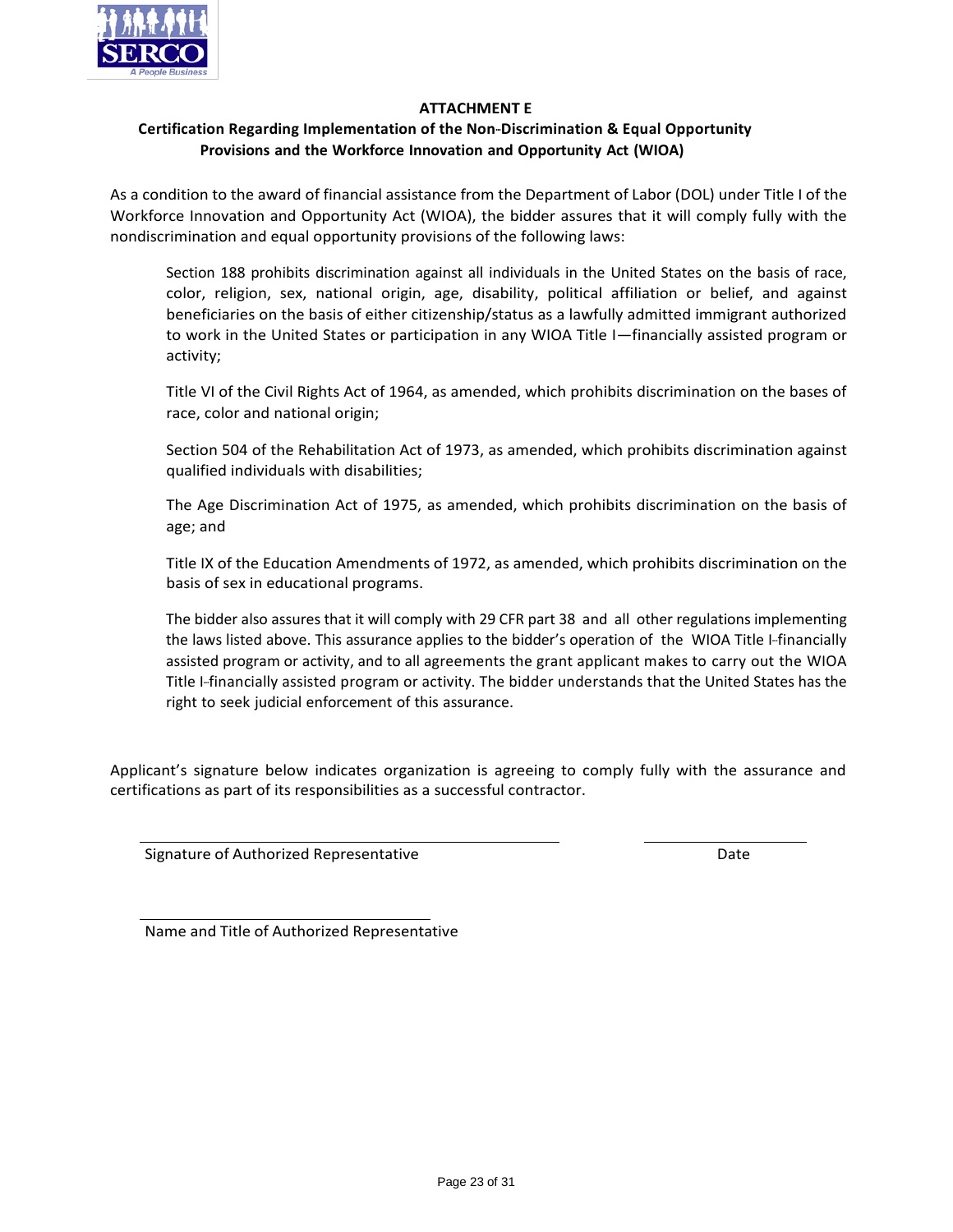

# **ATTACHMENT F CORPORATE FRANCHISE TAX CERTIFICATION**

Pursuant to Article 2.45, Texas Business Corporation Act, SERCO may not contract with for-profit corporations that are delinquent in making state franchise tax payments. The following certification that the corporation making this contract is current in its franchise taxes must be signed by the individual authorized on Form 2031, Corporate Board of Directors Resolution, to sign the contract for the corporation.

| The undersigned certifies that the following statement is true and correct and that the undersigned   |
|-------------------------------------------------------------------------------------------------------|
| understands making a false statement will prevent SERCO, Inc. from contracting with the organization. |

Indicate the certification that applies to your corporation by checking the appropriate box:

The corporation is a for profit corporation and certifies that it is not delinquent in its franchise tax payments to the State of Texas.

The corporation is a nonprofit corporation or is otherwise not subject to payment of franchise taxes tothe State of Texas for the following reason(s):

Not applicable. Applicant is not a corporation.

Signature of Authorized Representative Mame of Applicant's Organization

Name and Title of Authorized Representative Date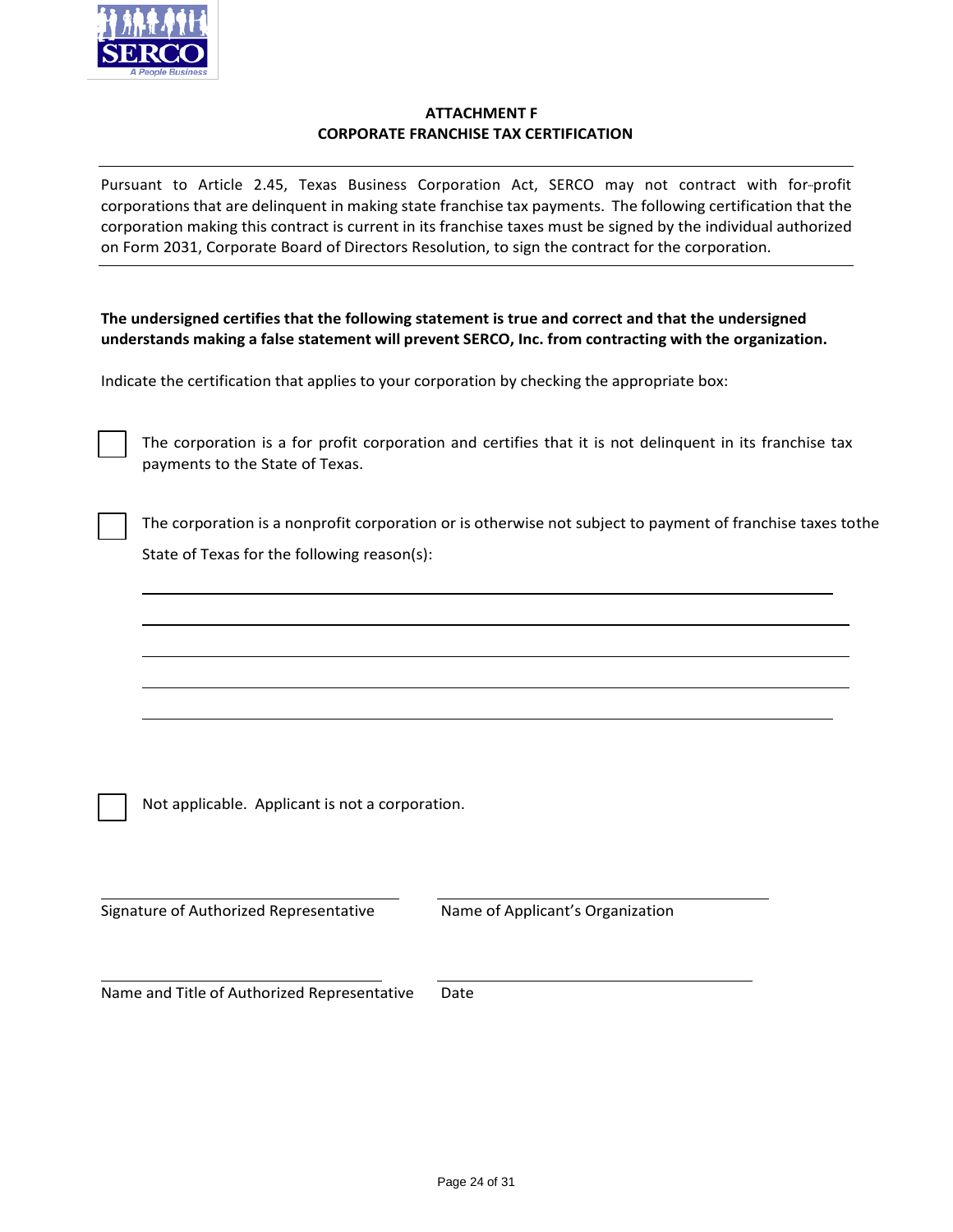

# **ATTACHMENT G STATE ASSESSMENT CERTIFICATION**

Applicant must certify that they are current in all Unemployment Insurance taxes, Payday and Child Labor Law monetary obligations, and Proprietary School fees and assessments payable to the State of Texas. Applicants must also certify that they have not outstanding Unemployment Insurance overpayment balances due to the State of Texas.

The undersigned authorized representative of the Applicant certifies that the following statements are true and correct and that the undersigned understands that making a false statement will prevent SERCO from contracting with the organization.

The corporation certifies, by checking the boxes below, that:

It is current in Unemployment Insurance taxes, Payday and Child Labor Law monetary obligations, and Proprietary School fees and assessments payable to the State of Texas.

It has no outstanding Unemployment Insurance overpayment balance payable to the State of Texas.

Signature of Authorized Representative Name of Applicant's Organization

Name and Title of Authorized Representative

Date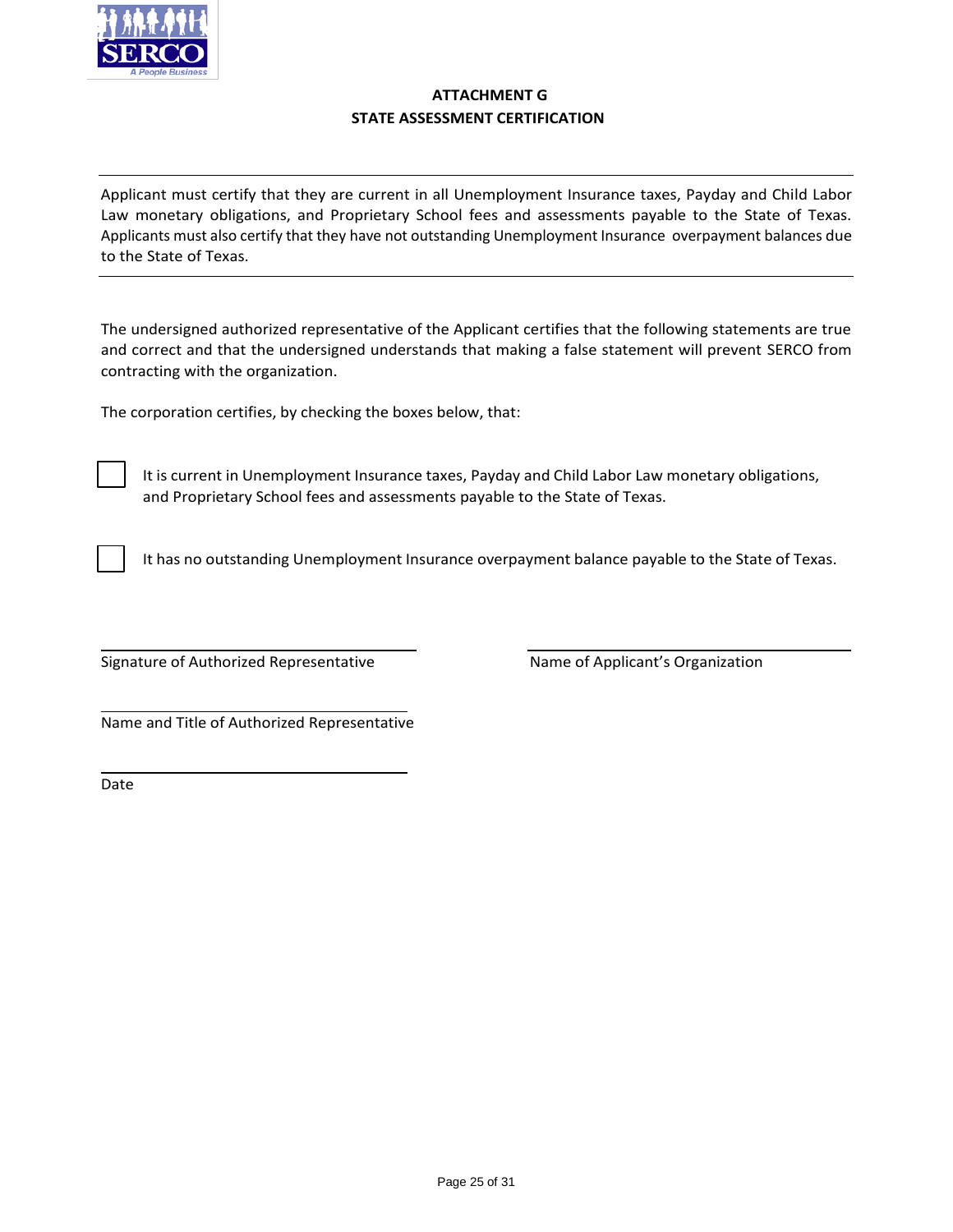

# **ATTACHMENT H UNDOCUMENTED WORKER CERTIFICATION**

Effective September 1, 2007, HB 1196 amended Subtitle F, Title 10, of the Texas Government Code to add Subsection 2264. Chapter 2264 directs public agencies, state or local taxing jurisdictions, and economic development corporations (public entities) to require that any business submitting an application to receive public subsidies include in the application a statement certifying that the business, or branch, division or department of the business does not and will not knowingly employ an undocumented worker.

In the event that a business grantee is found in violation of 8U.S.C. subsection 1324a(f), consistent with the requirements of Texas Government Code subsection 2264, Boards are permitted to bring a civil action to recover any amounts owed, as well as court costs and reasonable attorney's fees.

Penalties incurred by business grantees shall be assessed damages at a rate of 20% of contract award. Said damages shall be made payable to SERCO within 120 days of receiving the notice of violation.

# DEFINITION OF TERMS

Public Subsidy – is broadly defined Texas Government Code §2264.001 (3) as a public program or public benefit or assistance of any type that is designed to stimulate the economic development of a corporation, industry, or sector of the state's economy or to create or retain jobs in Texas. The term includes, among other things, bonds, grants, loans, loan guarantees, benefits relating to an enterprise or empowerment zone, infrastructure development and improvements designed to principally benefit a single business or defined group of businesses, and matching funds. The Commission's Office of General Counsel has found that HB 1196 does not apply to the acquisition of goods and services.

Undocumented Worker – is defined as an individual who, at the time of employment, is not lawfully admitted for permanent residence in the United States, or is not authorized under law to be employed in that manner in the United States. CERTIFICATION Contractor certifies that no undocumented workers will be employed during the execution of this contract. By the signature indicated below, the contractor verifies their understanding of the terms and conditions of this requirement.

# **CERTIFICATION**

Name of Individual or Organization submitting application:

Name and Title of Authorized Signatory:

Signature of Authorized Representative: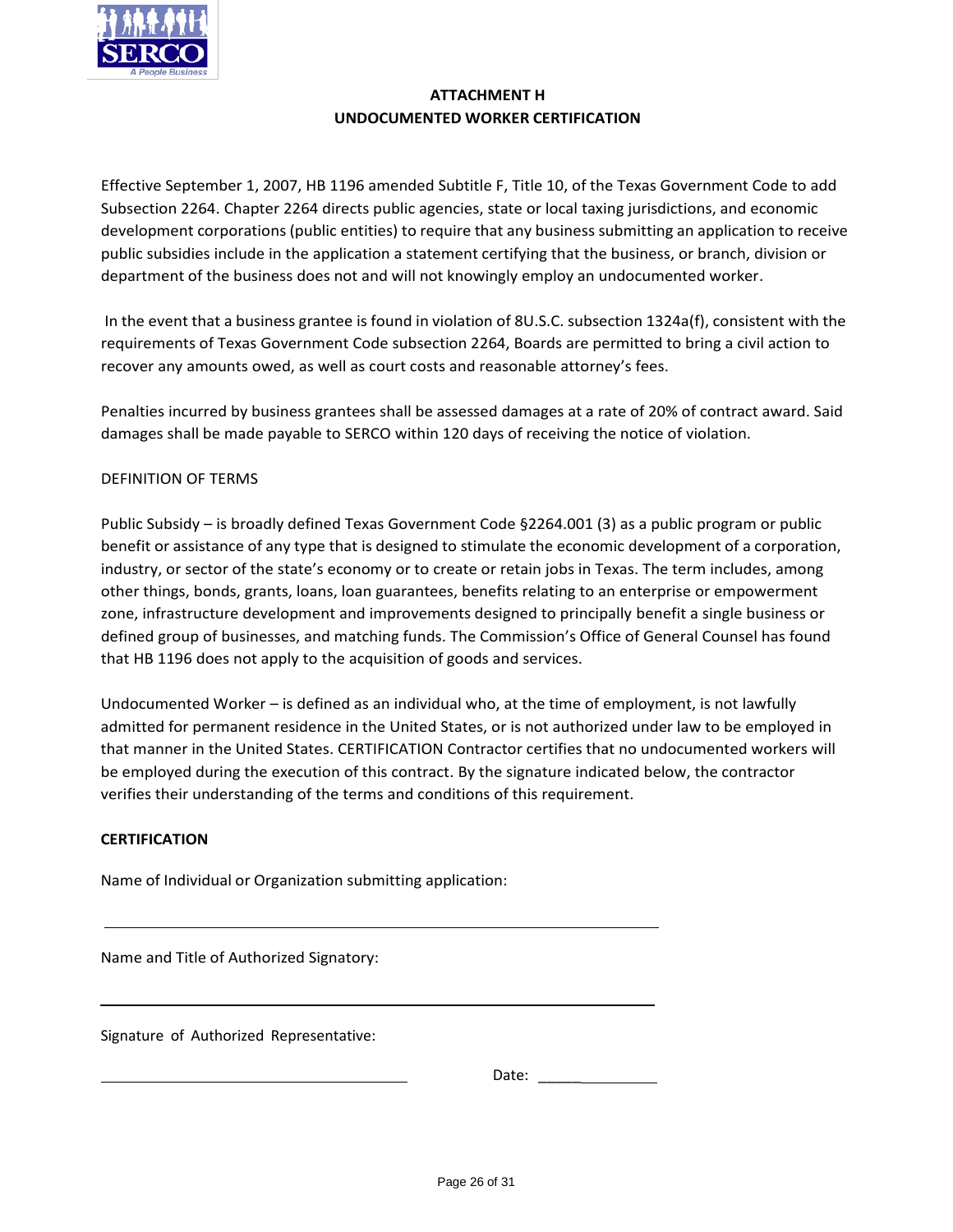

# **ATTACHMENT I CERTIFICATE REGARDING CONFLICT OF INTEREST**

By signature of this Certificate, Applicant covenants and affirms that:

- 1) No manager, employee or paid consultant of the Applicant is a member of the Policy Board, the Executive Director, or an employee of SERCO;
- 2) No manager or paid consultant of the Applicant is married to a member of the Policy Board, the Executive Director, or an employee of SERCO;
- 3) No member of the Policy Board, the Executive Director or an employee of SERCO owns or controls more than a 10 percent share in the Applicant's organization;
- 4) No spouse of a member of the Policy Board, Executive Director, or employee of SERCO receives compensation from Applicant for lobbying activities as defined in Chapter 305 of the Texas Government Code;
- 5) Applicant has disclosed within the proposal response any interest, fact or circumstance which does or may present a potential conflict of interest;
- 6) Should Applicant fail to abide by the foregoing covenants and affirmations regarding conflict of interest, Applicant shall not be entitled to the recovery of any costs or expenses incurred in relations to any contract with SERCO and shall immediately refund to SERCO any fees or expenses that may have been paid under the contact and shall further be liable for any others costs incurred or damages sustained by SERCOrelating to that contract.

Name of Individual or Organization submitting application:

Name and Title of Authorized Signatory:

Signature of Authorized Representative:

Date: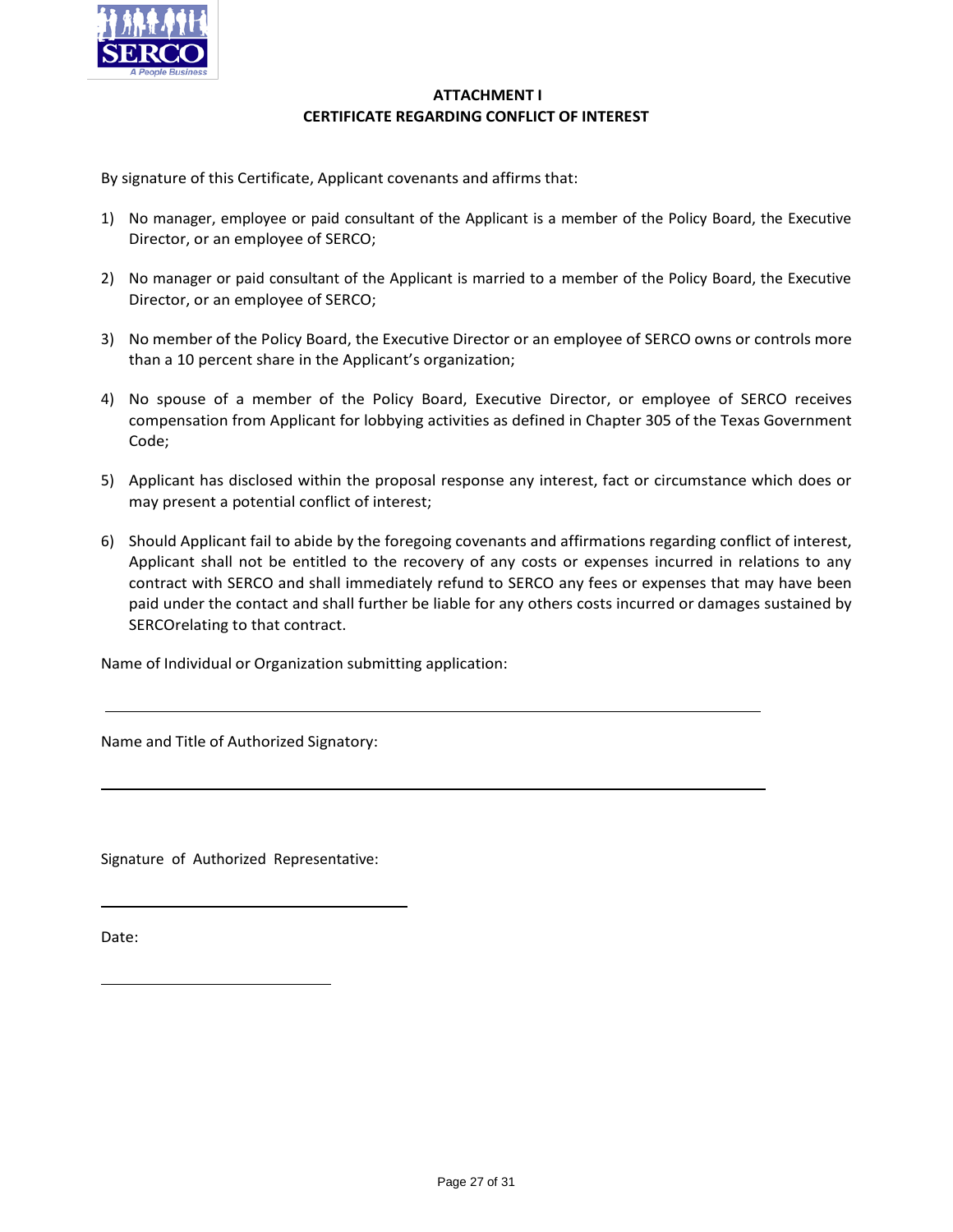

# **ATTACHMENT J CERTIFICATION OF PROPOSER**

I hereby certify that the information contained in this proposal and any attachment is true and correct and may be viewed as an accurate representation of proposed services to be provided by this organization.I certify that no employee of SERCO, director or agent has assisted in the preparation of this application. I acknowledge that I have read and understand the requirements and provisions of the RFP and that this organization will comply with SERCO policies and other applicable local, state, and federal regulations and directives governing this procurement process.

|              | , certify that I am the |         |
|--------------|-------------------------|---------|
| (Typed Name) |                         | (Title) |

of the corporation, committee, commission, association, or public agency named as Proposer herein a I am authorized to sign this proposal and submit it to SERCO on behalf of said organization by authority ofits governing body or owners. I authorize the board to verify references and stated performance data and to conduct other background checks, as it deems necessary.

# **ATTEST:**

(Proposer's Signature)

(Typed Name)

(Typed Title)

(Date)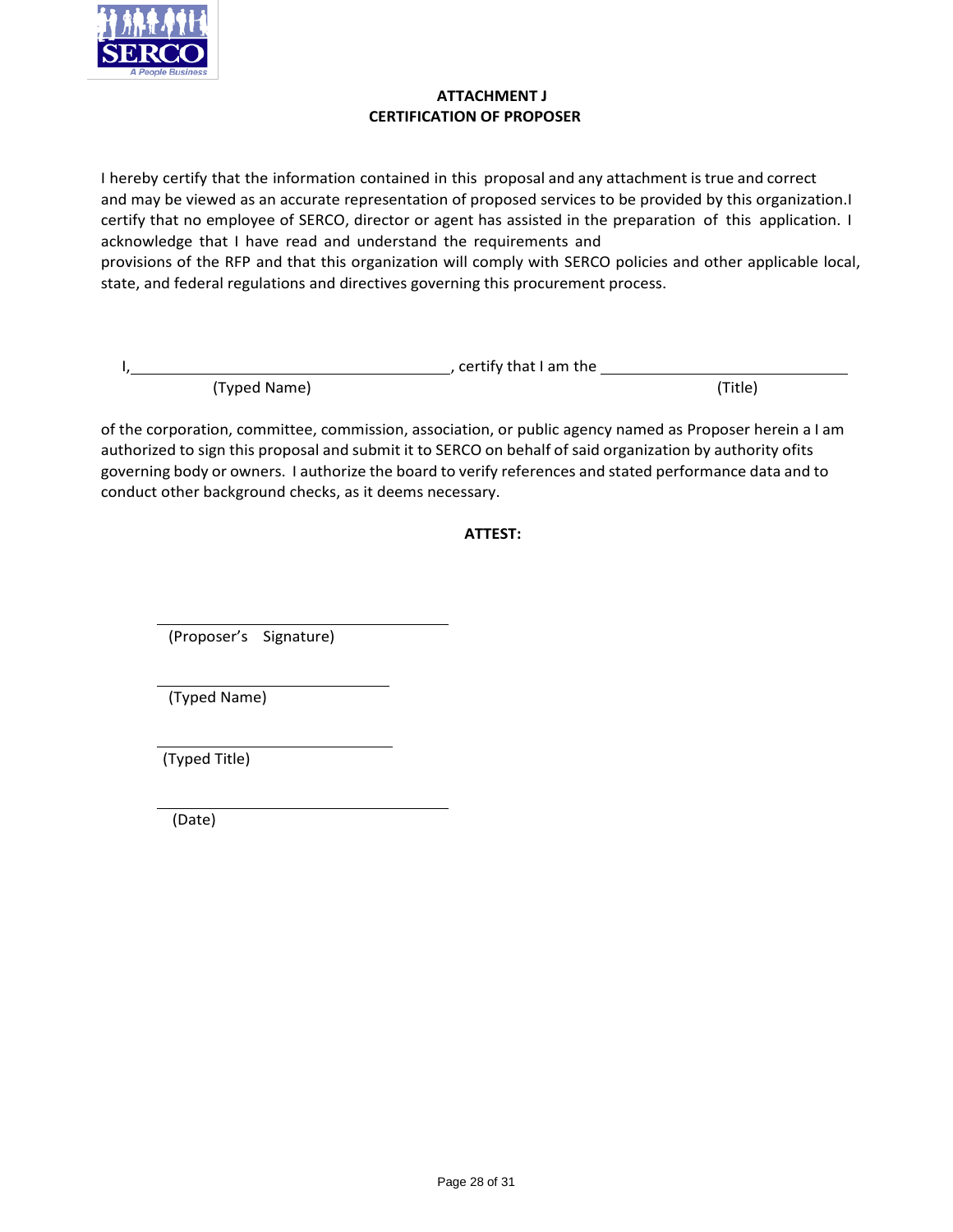

# **ATTACHMENT K RESUMES AND OTHER RESPONSE INFORMATION**

Resume(s)

Certification(s) (if applicable)

Historically Underutilized Business (if applicable)